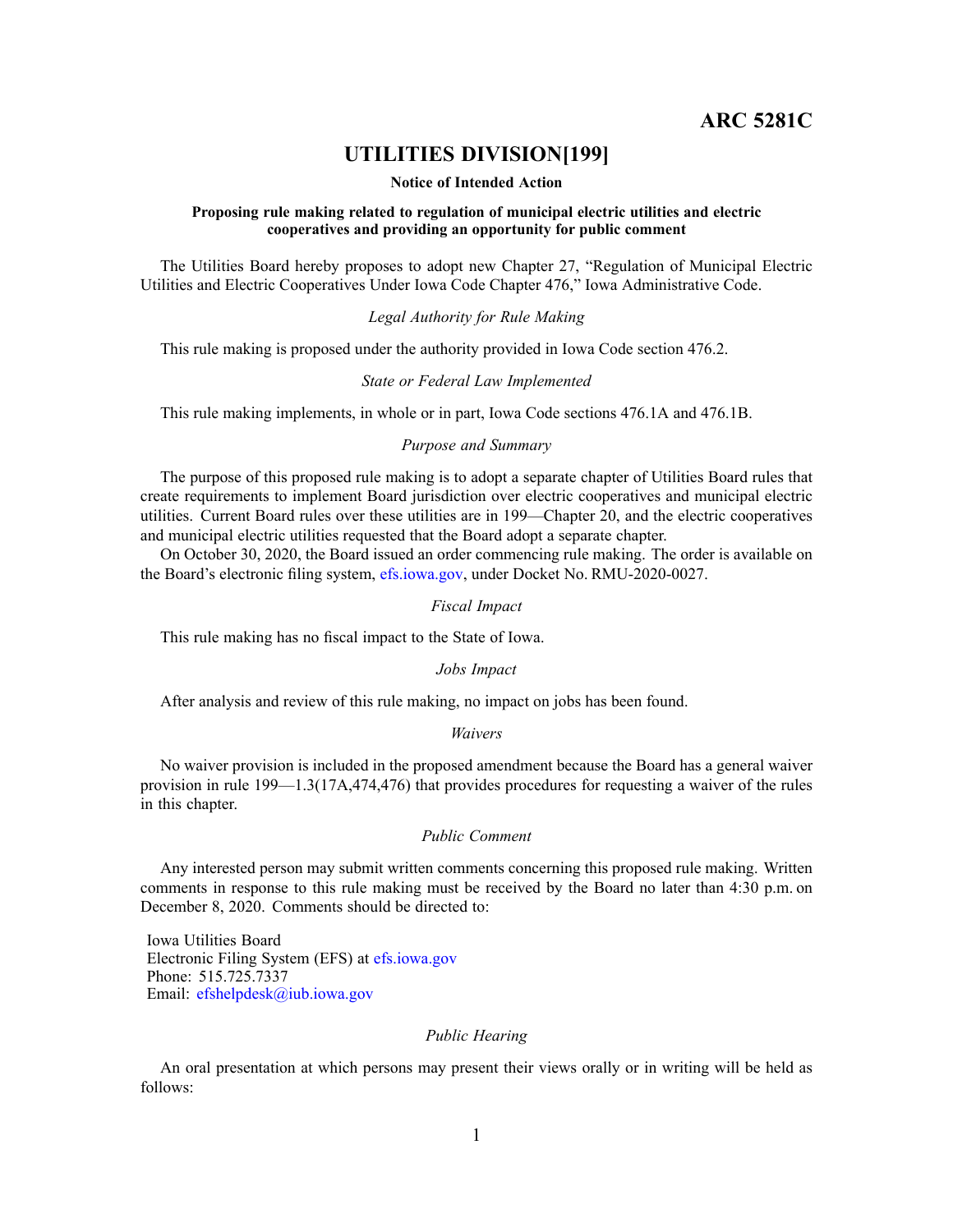| February 4, 2021  | Board Hearing Room     |
|-------------------|------------------------|
| 9 a.m. to 12 noon | 1375 East Court Avenue |
|                   | Des Moines, Iowa       |

Persons who wish to make oral comments at the oral presentation may be asked to state their names for the record and to confine their remarks to the subject of this proposed rule making.

Any persons who intend to attend the oral presentation and have special requirements, such as those related to hearing or mobility impairments, should contact the Board and advise of specific needs.

# *Review by Administrative Rules Review Committee*

The Administrative Rules Review Committee, <sup>a</sup> bipartisan legislative committee which oversees rule making by executive branch agencies, may, on its own motion or on written reques<sup>t</sup> by any individual or group, review this rule making at its regular [monthly](https://www.legis.iowa.gov/committees/meetings/meetingsListComm?groupID=705&ga=88) meeting or at <sup>a</sup> special meeting. The Committee's meetings are open to the public, and interested persons may be heard as provided in Iowa Code section 17A.8(6).

The following rule-making action is proposed:

Adopt the following **new** 199—Chapter 27:

# CHAPTER 27 REGULATION OF MUNICIPAL ELECTRIC UTILITIES AND ELECTRIC COOPERATIVES UNDER IOWA CODE CHAPTER [476](https://www.legis.iowa.gov/docs/ico/chapter/476.pdf)

**199—27.1(476) General information.** Iowa Code section [476.2\(1\)](https://www.legis.iowa.gov/docs/ico/section/476.2.pdf) providesthat the Iowa utilities board shall have authority to establish all needful, just and reasonable rules, not inconsistent with law, to govern the exercise of its powers and duties, the practice and procedure before it, and to govern the form, content and filing of reports, documents and other papers provided for in Iowa Code chapter [476](https://www.legis.iowa.gov/docs/ico/chapter/476.pdf) or in the board's rules.

**27.1(1)** *Application of rules.* The rules shall apply to electric cooperatives and municipal electric utilities operating within the state of Iowa subject to Iowa Code sections [476.1A](https://www.legis.iowa.gov/docs/ico/section/476.1A.pdf) and [476.1B](https://www.legis.iowa.gov/docs/ico/section/476.1B.pdf), and to the construction, operation and maintenance of electric transmission lines to the extent provided in Iowa Code chapter [478](https://www.legis.iowa.gov/docs/ico/chapter/478.pdf), and shall supersede all tariffs on file with the board that are in conflict with these rules.

**27.1(2)** *Regulation of electric cooperatives.* Iowa Code section [476.1A](https://www.legis.iowa.gov/docs/ico/section/476.1A.pdf) provides that electric cooperatives are not subject to the regulation of the board for rates and services, excep<sup>t</sup> for regulatory action pertaining to the following:

- *a.* Assessment of fees for the suppor<sup>t</sup> of the board and the office of consumer advocate.
- *b.* Safety and engineering standards for equipment, operations, and procedures.
- *c.* Assigned service areas.
- *d.* Pilot projects of the board.

*e.* Assessment of fees for the suppor<sup>t</sup> of the Iowa energy center and the center for global and regional environmental research.

*f.* Filing of alternative energy purchase program plans with the board, and offering such programs to customers, pursuan<sup>t</sup> to Iowa Code section [476.47](https://www.legis.iowa.gov/docs/ico/section/476.47.pdf).

*g.* Disconnection of service and winter moratorium pursuan<sup>t</sup> to Iowa Code sections [476.20\(1\)](https://www.legis.iowa.gov/docs/ico/section/476.20.pdf) through [476.20\(4\)](https://www.legis.iowa.gov/docs/ico/section/476.20.pdf).

- *h.* Discrimination against renewable energy pursuan<sup>t</sup> to Iowa Code section [476.21](https://www.legis.iowa.gov/docs/ico/section/476.21.pdf).
- *i.* Civil penalties pursuan<sup>t</sup> to Iowa Code section [476.51](https://www.legis.iowa.gov/docs/ico/section/476.51.pdf).
- *j.* Annual energy costs to be provided pursuan<sup>t</sup> to Iowa Code section [476.56](https://www.legis.iowa.gov/docs/ico/section/476.56.pdf).
- *k.* Energy-efficient lighting pursuan<sup>t</sup> to Iowa Code section [476.62](https://www.legis.iowa.gov/docs/ico/section/476.62.pdf).
- *l.* Customer contribution fund pursuan<sup>t</sup> to Iowa Code section [476.66](https://www.legis.iowa.gov/docs/ico/section/476.66.pdf).

*m.* Prohibition against the making or granting of any unreasonable preferences or advantages as to rates or services to any person or subjecting any person to any unreasonable prejudice or disadvantage.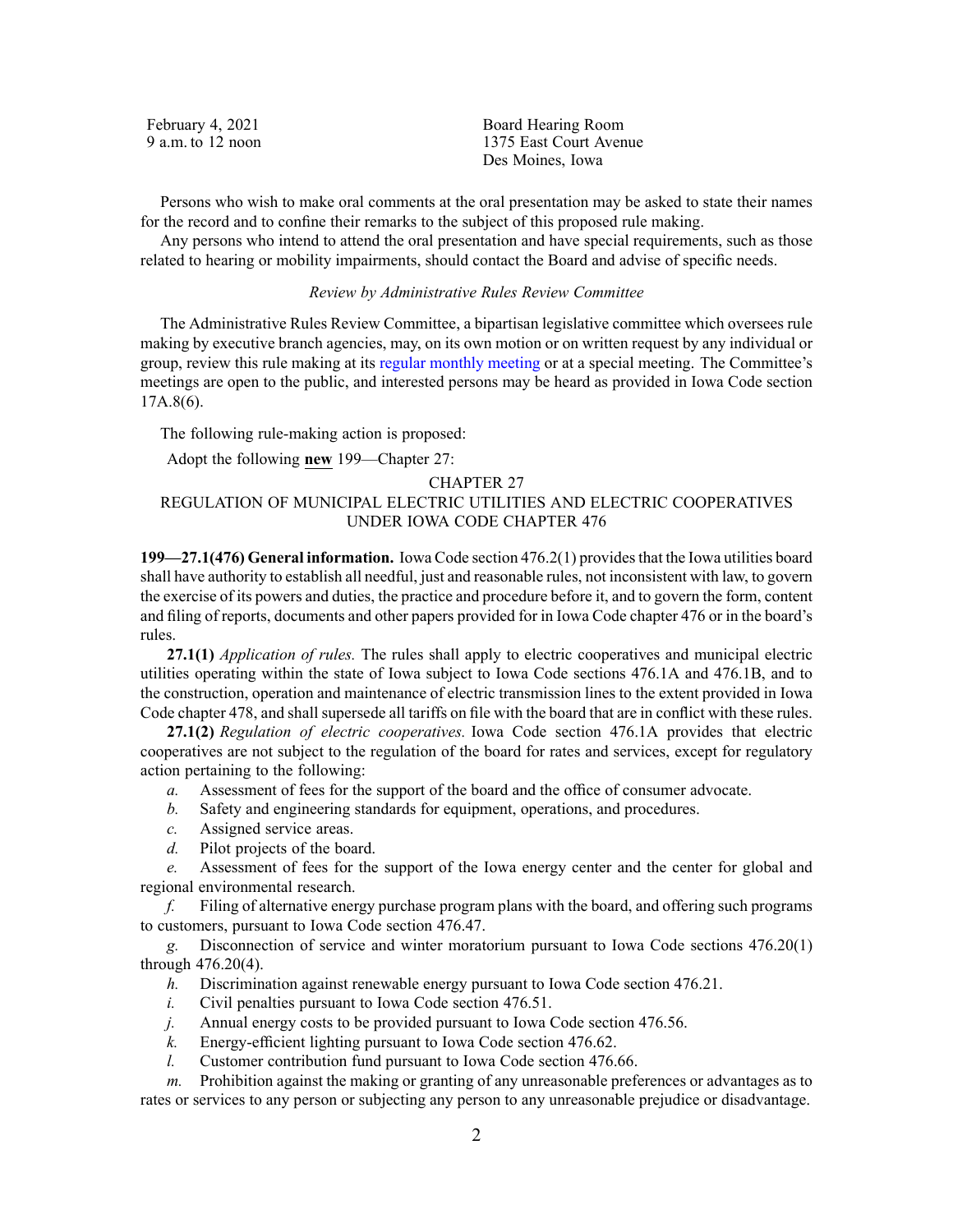**27.1(3)** *Regulation of municipal electric utilities.* Iowa Code section [476.1B](https://www.legis.iowa.gov/docs/ico/section/476.1B.pdf) provides that municipal electric utilities are not subject to regulation by the board under Iowa Code chapter [476](https://www.legis.iowa.gov/docs/ico/chapter/476.pdf) unless otherwise specifically provided by statute, excep<sup>t</sup> for regulatory action pertaining to the following:

- *a.* Assessment of fees for the suppor<sup>t</sup> of the board and the office of consumer advocate.
- *b.* Safety standards.
- *c.* Assigned areas of service as set forth in Iowa Code sections 476.22 [through](https://www.legis.iowa.gov/docs/ico/section/476.22-26.pdf) 476.26.
- *d.* Civil penalties pursuan<sup>t</sup> to Iowa Code section [476.51](https://www.legis.iowa.gov/docs/ico/section/476.51.pdf).
- *e.* Disconnection of service in Iowa Code sections 476.20(1) through [476.20\(4\)](https://www.legis.iowa.gov/docs/ico/section/476.20.pdf).

*f.* Encouragement of alternative energy production facilities pursuan<sup>t</sup> to Iowa Code sections 476.41 [through](https://www.legis.iowa.gov/docs/ico/section/476.41-45.pdf) 476.45.

*g.* Annual energy costs to be provided pursuan<sup>t</sup> to Iowa Code section [476.56](https://www.legis.iowa.gov/docs/ico/section/476.56.pdf).

*h.* Energy-efficient lighting pursuan<sup>t</sup> to Iowa Code section [476.62](https://www.legis.iowa.gov/docs/ico/section/476.62.pdf).

*i.* Customer contribution fund pursuan<sup>t</sup> to Iowa Code section [476.66](https://www.legis.iowa.gov/docs/ico/section/476.66.pdf).

*j.* Assessment of fees for the support of the Iowa energy center and the center for global and regional environmental research.

*k.* Electric power agencies, as defined in Iowa Code chapter [28F](https://www.legis.iowa.gov/docs/ico/chapter/28F.pdf) and section [390.9](https://www.legis.iowa.gov/docs/ico/section/390.9.pdf), that include as <sup>a</sup> member <sup>a</sup> city or municipally owned utility that builds transmission facilities after July 1, 2001, are subject to applicable transmission rules or standards adopted by the board.

*l.* Filing alternative energy purchase program plans with the board, and offering such programs to customers pursuan<sup>t</sup> to Iowa Code section [476.47](https://www.legis.iowa.gov/docs/ico/section/476.47.pdf).

**27.1(4)** *Definitions.* The following words and terms, when used in these rules, shall have the meanings indicated below:

*"Board"* means the utilities board.

*"Capacity"* means the instantaneous rate at which energy can be delivered, received, or transferred, measured in kilowatts.

*"Complaint,"* as used in these rules, means <sup>a</sup> statement or question by any person, whether <sup>a</sup> utility customer or not, alleging <sup>a</sup> wrong, grievance, injury, dissatisfaction, illegal action or procedure, dangerous condition or action, or obligation of an electric cooperative or municipal electric utility.

*"Customer"* means any person, firm, association, or corporation; any agency of the federal, state or local government; or any legal entity responsible by law for paymen<sup>t</sup> for the electric service or heat from the electric cooperative or municipal electric utility.

*"Delinquent"* or *"delinquency"* means an account for which <sup>a</sup> service bill or service paymen<sup>t</sup> agreemen<sup>t</sup> has not been paid in full on or before the last day for timely payment.

*"Distribution line"* means any single or multiphase electric power line operating at nominal voltage in either of the following ranges: 2,000 to 26,000 volts between ungrounded conductors or 1,155 to 15,000 volts between grounded and ungrounded conductors, regardless of the functionalservice provided by the line.

*"Electric plant"* includes all real estate, fixtures and property owned, controlled, operated or managed in connection with or to facilitate production, generation, transmission, or distribution, in providing electric service or heat by an electric utility.

*"Electric service"* means furnishing electricity to the public for compensation for use as heat, light, power, or energy.

*"Energy"* means electric energy measured in kilowatt hours.

*"Engineering standards"* means standards adopted by the American National Standards Institute (ANSI), or the Institute of Electrical and Electronics Engineers (IEEE), Rural Utilities Service (RUS), or similar type of engineering organizations or engineering standards adopted by the board.

*"Major event"* will be declared whenever extensive physical damage to transmission and distribution facilities has occurred within an electric cooperative and municipal electric utility's operating area due to unusually severe and abnormal weather or event and:

- 1. Wind speed exceeds 90 mph for the affected area, or
- 2. One-half inch of ice is presen<sup>t</sup> and wind speed exceeds 40 mph for the affected area, or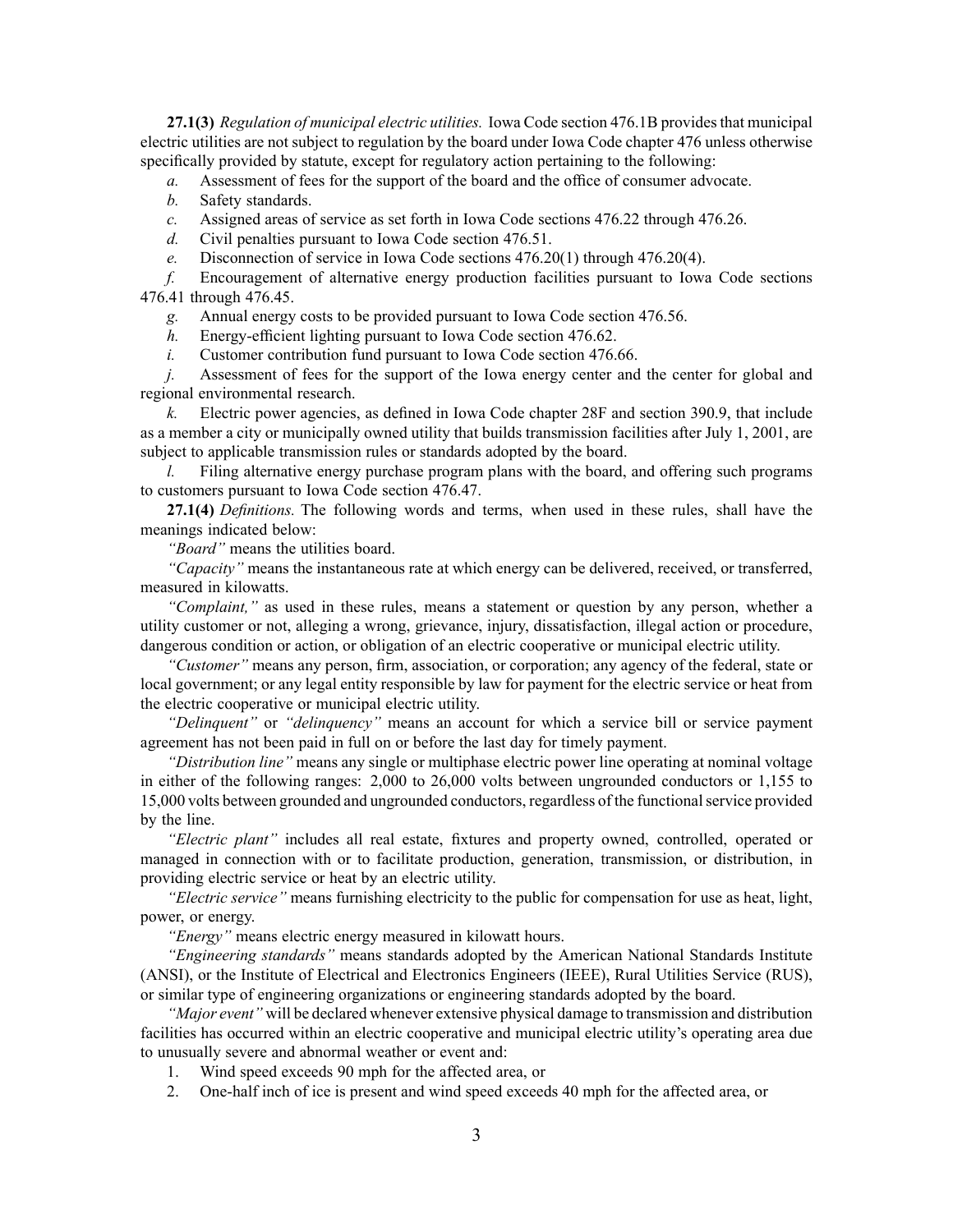3. Ten percen<sup>t</sup> of the affected area total customer count is incurring <sup>a</sup> loss of service for <sup>a</sup> length of time to exceed five hours, or

4. 20,000 customers in <sup>a</sup> metropolitan area are incurring <sup>a</sup> loss of service for <sup>a</sup> length of time to exceed five hours.

*"Meter"* means, unless otherwise qualified, <sup>a</sup> device that measures and registers the integral of an electrical quantity with respec<sup>t</sup> to time.

*"Power"* means electric power measured in kilowatts.

*"Secondary line"* means any single or multiphase electric power line operating at nominal voltage less than either 2,000 volts between ungrounded conductors or 1,155 volts between grounded and ungrounded conductors, regardless of the functional service provided by the line.

*"Service limitation"* means the establishment of <sup>a</sup> limit on the amount of power that may be consumed by <sup>a</sup> residential customer through the installation of <sup>a</sup> service limiter device on the customer's meter.

*"Tariff"* means, for the purposes of this chapter, the service classifications, rules, procedures, and policies filed with and approved by the board.

*"Timely payment"* means <sup>a</sup> paymen<sup>t</sup> on <sup>a</sup> customer's account made on or before the date shown on <sup>a</sup> current bill for service, or on <sup>a</sup> form which records an agreemen<sup>t</sup> between the customer and <sup>a</sup> utility for <sup>a</sup> series of partial payments to settle <sup>a</sup> delinquent account, as the date which determines application of <sup>a</sup> late paymen<sup>t</sup> charge to the current bill or future collection efforts.

*"Transmission line"* means any single or multiphase electric power line operating at nominal voltages at or in excess of either 69,000 volts between ungrounded conductors or 40,000 volts between grounded and ungrounded conductors, regardless of the functional service provided by the line.

**27.1(5)** *Abbreviations.* The following abbreviations may be used in this chapter where appropriate:

ANSI—American National Standards Institute, [www.ansi.org](http://www.ansi.org).

IEEE—Institute of Electrical and Electronics Engineers, [www.ieee.org](http://www.ieee.org).

NFPA—National Fire Protection Association, [www.nfpa.org](http://www.nfpa.org).

RUS—United States Department of Agriculture Rural Utilities Service, [www.rd.usda.gov/about-rd/agencies/rural-utilities-service](http://www.rd.usda.gov/about-rd/agencies/rural-utilities-service).

**27.1(6)** *Electric cooperative service rules tariffs.* Electric cooperatives subject to the board's jurisdiction under Iowa Code section [476.1A](https://www.legis.iowa.gov/docs/ico/section/476.1A.pdf) shall maintain tariffs which are consistent with the rules in this chapter and shall file those tariffs with the board for approval.

*a.* Electric cooperatives shall not be obligated to file those portions of their tariff or tariff pages regarding matters over which the board does not have jurisdiction with strikethroughs for the language deleted and underlining of the language that is added.

*b.* If an electric cooperative chooses to file <sup>a</sup> revised tariff with provisions which are not subject to board jurisdiction, the electric cooperative shall designate the jurisdictional provisions either in the cover letter or by strikeouts of deleted language and underlining of new language.

*c.* An electric cooperative association may file <sup>a</sup> model tariff for board approval that may be adopted by an electric cooperative with any revisions the electric cooperative proposes to the model tariff.

*d.* An electric cooperative may file <sup>a</sup> revised tariff adopting the model tariff approved by the board. The electric cooperative shall include the docket number and date of board approval with the revised tariff.

*e.* Electric cooperatives shall make tariffs filed with the board available to all customers.

**27.1(7)** *Municipal electric utilities service rules.* Municipal electric utilities shall not be required to file tariffs with the board implementing the provisions in this chapter; however, municipal utilities shall adopt rules or other legally enforceable provisions that are consistent with the provisions in this chapter. Municipal electric utilities shall make rules or other legally enforceable provisions implementing the requirements of this chapter available to all customers.

# **199—27.2(476) Assigned area of service.**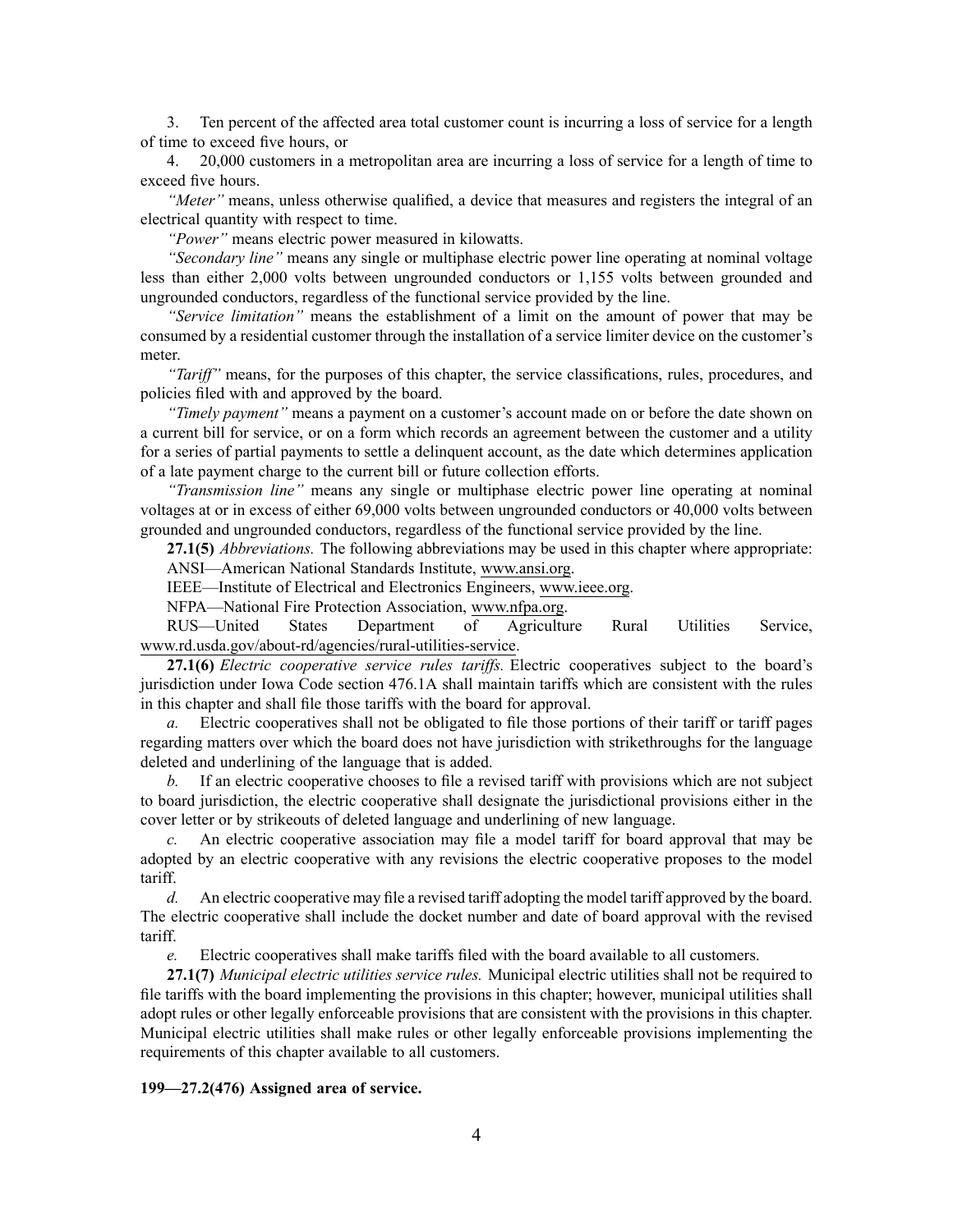**27.2(1)** *Service areas.* Service areas are defined by the boundaries on service area maps. Electronic maps are available for viewing during regular business hours at the board's offices. Maps are also available for viewing on the board's website. These service area maps are the official electric service territory maps as required pursuan<sup>t</sup> to Iowa Code section [476.24](https://www.legis.iowa.gov/docs/ico/section/476.24.pdf).

**27.2(2)** *Modification of service area and answers.*

*a.* An exclusive service area is subject to modification through <sup>a</sup> contested case proceeding which may be commenced by filing <sup>a</sup> petition for modification of service area with the board. The board may commence <sup>a</sup> service area modification proceeding on its own motion.

*b.* Any electric cooperative or municipal electric utility may file <sup>a</sup> petition for modification of service area, which shall contain: (1) <sup>a</sup> legal description of the service area desired, (2) <sup>a</sup> designation of the utilities involved in each boundary section, (3) <sup>a</sup> justification for the proposed service area modification, and (4) an electronic file, in <sup>a</sup> format designated by the board, of the proposed service area boundaries. The justification shall include <sup>a</sup> detailed statement of why the proposed modification is in the public interest. A map showing the affected areas which complies with paragraph [27.2\(4\)](https://www.legis.iowa.gov/docs/iac/rule/199.27.2.pdf)*"a"* shall be attached to the petition as an exhibit.

*c.* Filing of the petition with the board, and service to other parties, shall be in accordance with [199—Chapter](https://www.legis.iowa.gov/docs/iac/chapter/199.14.pdf) 14.

*d.* An answer to a petition for a service area modification shall comply with [199—subrule](https://www.legis.iowa.gov/docs/iac/rule/199.7.9.pdf) 7.9(2).

*e.* Electric cooperatives and municipal electric utilities may agree to service territory modifications by contract pursuan<sup>t</sup> to Iowa Code section [476.25\(2\)](https://www.legis.iowa.gov/docs/ico/section/476.25.pdf). Contractsto be enforceable require board approval. The board shall approve <sup>a</sup> contract if the board finds that the contract will eliminate or avoid unnecessary duplication of facilities, will provide adequate electric service to all areas and customers affected, will promote the efficient and economical use and development of the electric systems of the contracting utilities, and is in the public interest.

**27.2(3)** *Certificate of authority.* Any electric cooperative or municipal electric utility requesting <sup>a</sup> service territory modification pursuan<sup>t</sup> to subrule [27.2\(2\)](https://www.legis.iowa.gov/docs/iac/rule/199.27.2.pdf) which would result in service to <sup>a</sup> customer by <sup>a</sup> public utility other than the public utility currently serving the customer shall also petition the board for <sup>a</sup> certificate of authority under Iowa Code section [476.23](https://www.legis.iowa.gov/docs/ico/section/476.23.pdf). The electric cooperative or municipal electric utility shall pay the party currently serving the customer <sup>a</sup> reasonable price for the facilities serving the customer.

**27.2(4)** *Maps.*

*a.* Each electric cooperative and municipal electric utility shall maintain <sup>a</sup> current map or set of maps showing the physical location of electric lines, stations, and electric transmission facilities for its service areas. The maps shall include the exact location of the following:

(1) Generating stations, with capacity designation.

(2) Purchased power supply points, with maximum contracted capacity designation.

(3) Purchased power metering points if located at other than power delivery points.

(4) Transmission lines, with size and type of conductor designation and operating voltage designation.

(5) Transmission-to-transmission voltage transformation substations, with transformer voltage and capacity designation.

(6) Transmission-to-distribution voltage transformation substations, with transformer voltage and capacity designation.

(7) Distribution lines, with size and type of conductor designation, phase designation and voltage designation.

(8) All points at which transmission, distribution or secondary lines of the utility cross Iowa state boundaries.

- (9) All current information required in Iowa Code section [476.24\(1\)](https://www.legis.iowa.gov/docs/ico/section/476.24.pdf).
- (10) All county boundaries and county names.
- (11) Natural and artificial lakes which cover more than 50 acres and all rivers.
- (12) Any additional information required by the board.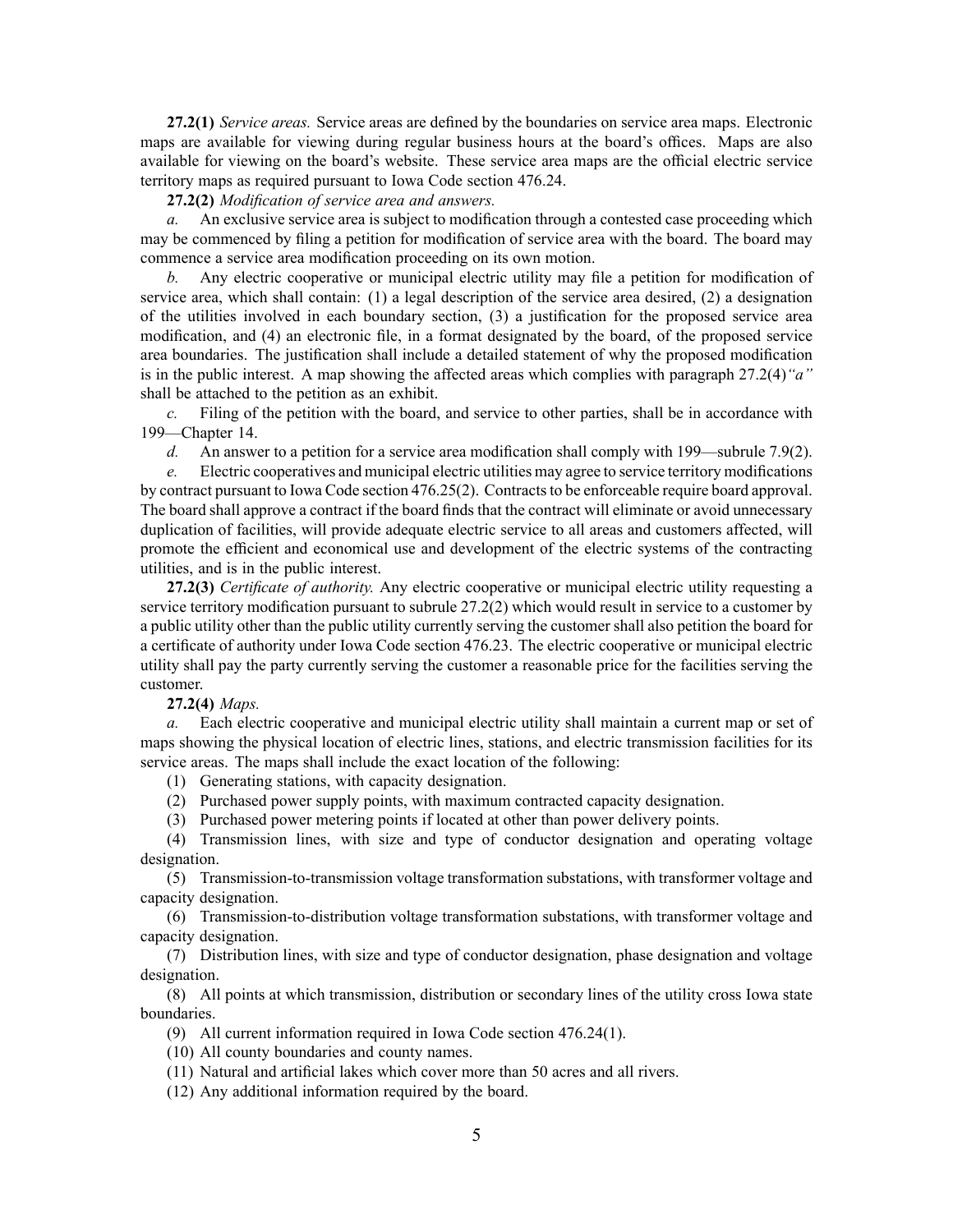*b.* All maps, excep<sup>t</sup> those deemed confidential by the board, shall be available for examination at the designated offices of the electric cooperative or municipal electric utility during regular office hours. The maps shall be drawn with clean, uniform lines to <sup>a</sup> scale of one inch per mile. A large scale shall be used where it is necessary to clarify areas where there is <sup>a</sup> heavy concentration of facilities. All cartographic details shall be clean cut, and the background shall contain little or no coloration or shading.

### **199—27.3(476) Customer relations.**

# **27.3(1)** *Notification to customers by bill insert.*

*a.* Each utility shall notify its customers, by bill insert or notice on the bill form, of the address and telephone number where <sup>a</sup> utility representative qualified to assist in resolving the complaint can be reached. The bill insert or notice shall also include the following statement: "If (utility name) does not resolve your complaint, you may reques<sup>t</sup> assistance from the Iowa Utilities Board by calling (515)725-7300, or toll-free 1-877-565-4450, by writing to 1375 E. Court Avenue, Des Moines, Iowa 50319-0069, or by email to [customer@iub.iowa.gov](mailto:customer@iub.iowa.gov)."

*b.* The bill insert or notice shall be provided to customers at least annually. Any utility which does not use the standard statement described in this subrule shall file its proposed statement for board approval. A utility that bills by postcard may place an advertisement in <sup>a</sup> local newspaper of general circulation or <sup>a</sup> customer newsletter instead of <sup>a</sup> mailing. The advertisement must be of <sup>a</sup> type size that is easily legible and conspicuous and must contain the information required in paragraph [27.3\(1\)](https://www.legis.iowa.gov/docs/iac/rule/199.27.3.pdf)*"a."*

# **27.3(2)** *Payment agreements.*

*a. Availability of <sup>a</sup> first paymen<sup>t</sup> agreement.* When <sup>a</sup> residential customer cannot pay in full <sup>a</sup> delinquent bill for utility service or has an outstanding debt to the electric cooperative or municipal electric utility for residential utility service and is not in default of <sup>a</sup> paymen<sup>t</sup> agreemen<sup>t</sup> with the electric cooperative or municipal electric utility, an electric cooperative or municipal electric utility shall offer the customer an opportunity to enter into <sup>a</sup> reasonable paymen<sup>t</sup> agreement. The offer of <sup>a</sup> paymen<sup>t</sup> agreemen<sup>t</sup> shall be made prior to disconnection. The electric cooperative or municipal electric utility is not required to offer <sup>a</sup> customer who has been disconnected from service <sup>a</sup> paymen<sup>t</sup> agreemen<sup>t</sup> consistent with these rules, unless the utility did not comply with these rules prior to disconnection.

*b. Reasonableness.* Whether <sup>a</sup> paymen<sup>t</sup> agreemen<sup>t</sup> is reasonable will be determined by considering the current household income, ability to pay, paymen<sup>t</sup> history including prior defaults on similar agreements, the size of the bill, the amount of time and the reasons why the bill has been outstanding, and any special circumstances creating extreme hardships within the household. The electric cooperative or municipal electric utility may require the person to confirm financial difficulty with an acknowledgment from the department of human services or another agency.

*c. Terms of paymen<sup>t</sup> agreements.*

(1) First paymen<sup>t</sup> agreement. The electric cooperative or municipal electric utility shall offer the following conditions to customers who have received <sup>a</sup> disconnection notice and are not in default of <sup>a</sup> payment agreement:

1. For customers who received <sup>a</sup> disconnection notice in conformance with these rules, the electric cooperative or municipal electric utility shall offer an agreemen<sup>t</sup> with at least 12 even monthly payments. The utility shall inform customers they may pay off the delinquency early without incurring any prepaymen<sup>t</sup> penalties. A customer shall not be charged interest, or <sup>a</sup> late paymen<sup>t</sup> charge, on <sup>a</sup> paymen<sup>t</sup> agreemen<sup>t</sup> where the customer is making payments consistent with the terms of the paymen<sup>t</sup> agreement, and the customer will not be required to pay <sup>a</sup> portion of the delinquent amount to enter into <sup>a</sup> payment agreement.

2. The agreemen<sup>t</sup> shall also include <sup>a</sup> provision for paymen<sup>t</sup> of the current amount owed by the customer.

3. The electric cooperative or municipal electric utility may also require the customer to enter into <sup>a</sup> budget billing plan to pay the current bill.

4. When the customer makes the agreemen<sup>t</sup> in person, <sup>a</sup> signed copy of the agreemen<sup>t</sup> shall be provided to the customer.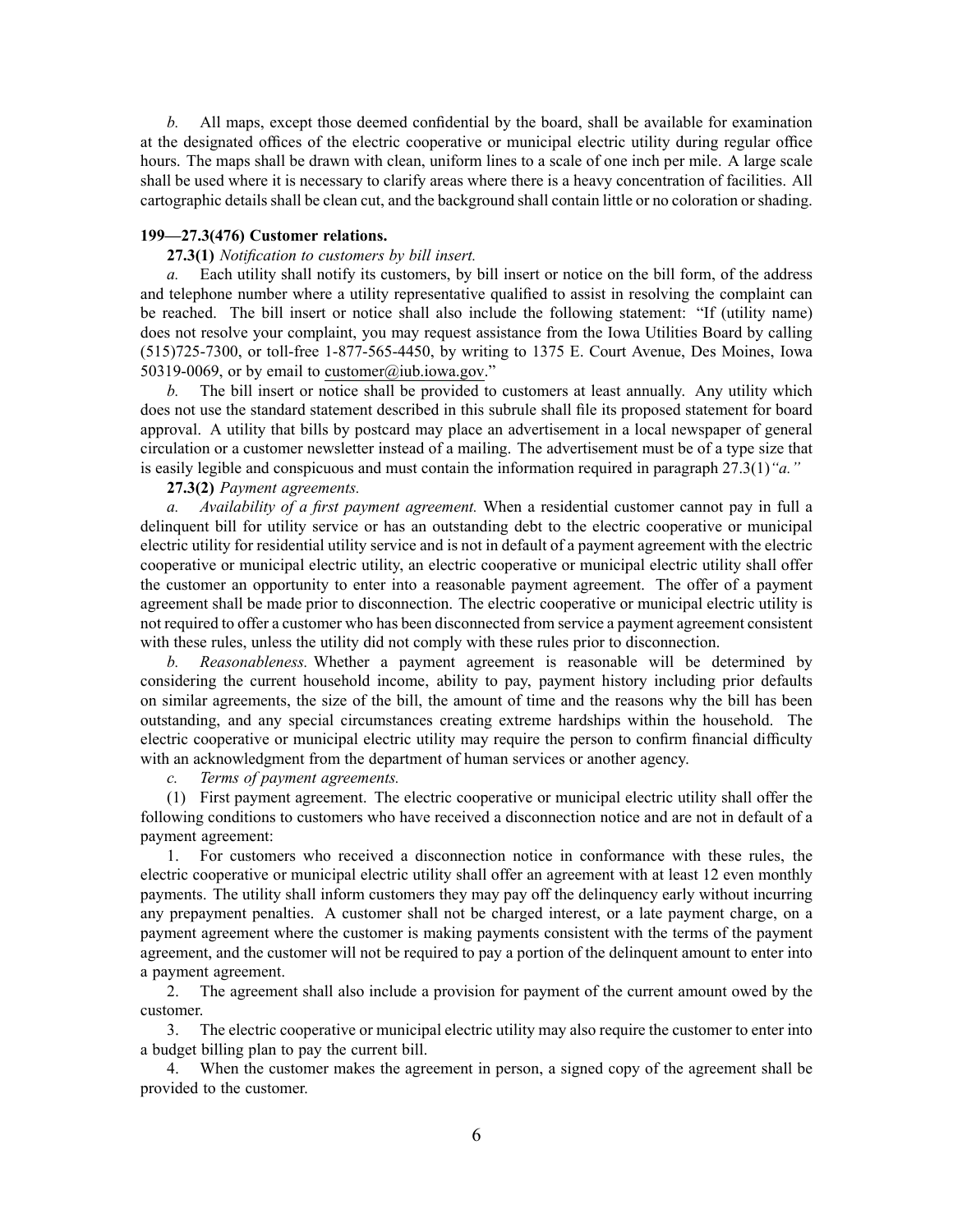5. The electric cooperative or municipal electric utility may offer the customer the option of making the agreemen<sup>t</sup> over the telephone or through electronic transmission.

6. When the customer makes the agreemen<sup>t</sup> over the telephone or through electronic transmission, the electric cooperative or municipal electric utility shall provide to the customer <sup>a</sup> written document reflecting the terms and conditions of the agreemen<sup>t</sup> within three days of the date the parties entered into the oral agreemen<sup>t</sup> or electronic agreement.

7. The document will be considered provided to the customer when addressed to the customer's last-known address and deposited in the U.S. mail with postage paid. If delivery is by other than U.S. mail, the document shall be considered provided to the customer when delivered to the last-known address of the person responsible for paymen<sup>t</sup> for the service.

8. The document shall state that unless the customer notifies the utility otherwise within ten days from the date the document is provided, it will be deemed that the customer accepts the terms as stated in the written document. The document stating the terms and conditions of the agreemen<sup>t</sup> shall include the address and <sup>a</sup> toll-free or collect telephone number where <sup>a</sup> qualified representative can be reached.

9. Once the first paymen<sup>t</sup> required by the agreemen<sup>t</sup> is made by the customer or on behalf of the customer, the oral or electronic agreemen<sup>t</sup> is deemed accepted by the customer.

10. Each customer entering into <sup>a</sup> first paymen<sup>t</sup> agreementshall be granted at least one late paymen<sup>t</sup> that is four days or less beyond the due date for payment, and the first paymen<sup>t</sup> agreemen<sup>t</sup> shall remain in effect.

11. The initial paymen<sup>t</sup> is due on the due date for the next regular bill.

(2) Second paymen<sup>t</sup> agreement. The utility shall offer <sup>a</sup> second paymen<sup>t</sup> agreemen<sup>t</sup> to <sup>a</sup> customer who is in default of <sup>a</sup> first paymen<sup>t</sup> agreemen<sup>t</sup> if the customer has made at least two consecutive full payments under the first paymen<sup>t</sup> agreement.

1. The second paymen<sup>t</sup> agreementshall be for <sup>a</sup> term at least aslong asthe term of the first paymen<sup>t</sup> agreement.

2. The customer shall be required to pay for current service in addition to the monthly payments under the second paymen<sup>t</sup> agreemen<sup>t</sup> and may be required to make the first paymen<sup>t</sup> up front as <sup>a</sup> condition of entering into the second paymen<sup>t</sup> agreement.

3. The electric cooperative or municipal electric utility may also require the customer to enter into <sup>a</sup> budget billing plan to pay the current bill.

(3) Additional paymen<sup>t</sup> agreements. The electric cooperative or municipal electric utility may offer additional paymen<sup>t</sup> agreements to the customer.

*d. Refusal by electric cooperative or municipal electric utility.* A customer may offer the electric cooperative or municipal electric utility <sup>a</sup> proposed paymen<sup>t</sup> agreement. If the electric cooperative or municipal electric utility and the customer do not reach an agreement, the electric cooperative or municipal electric utility may refuse the offer orally, but the electric cooperative or municipal electric utility must provide <sup>a</sup> written refusal to the customer, stating the reason for the refusal, within three days of the oral notification. The written refusal shall be considered provided to the customer when addressed to the customer's last-known address and deposited in the U.S. mail with postage prepaid. If delivery is by other than U.S. mail, the written refusal shall be considered provided to the customer when handed to the customer or when delivered to the last-known address of the person responsible for the paymen<sup>t</sup> for the service.

*e. Customer reques<sup>t</sup> for assistance.* A customer may ask the board for assistance in working out <sup>a</sup> reasonable paymen<sup>t</sup> agreement. The reques<sup>t</sup> for assistance must be made to the board within ten days after the written refusal is provided. During the review of this request, the utility shall not disconnect the service.

**27.3(3)** *Bill paymen<sup>t</sup> terms.* The bill shall be considered provided to the customer when deposited in the U.S. mail with postage prepaid. If delivery is by other than U.S. mail, the bill shall be considered provided when delivered to the last-known address of the party responsible for payment. There shall not be less than 20 days between the providing of <sup>a</sup> bill and the date by which the account becomes delinquent. Bills for customers on more frequent billing intervals may not be considered delinquent less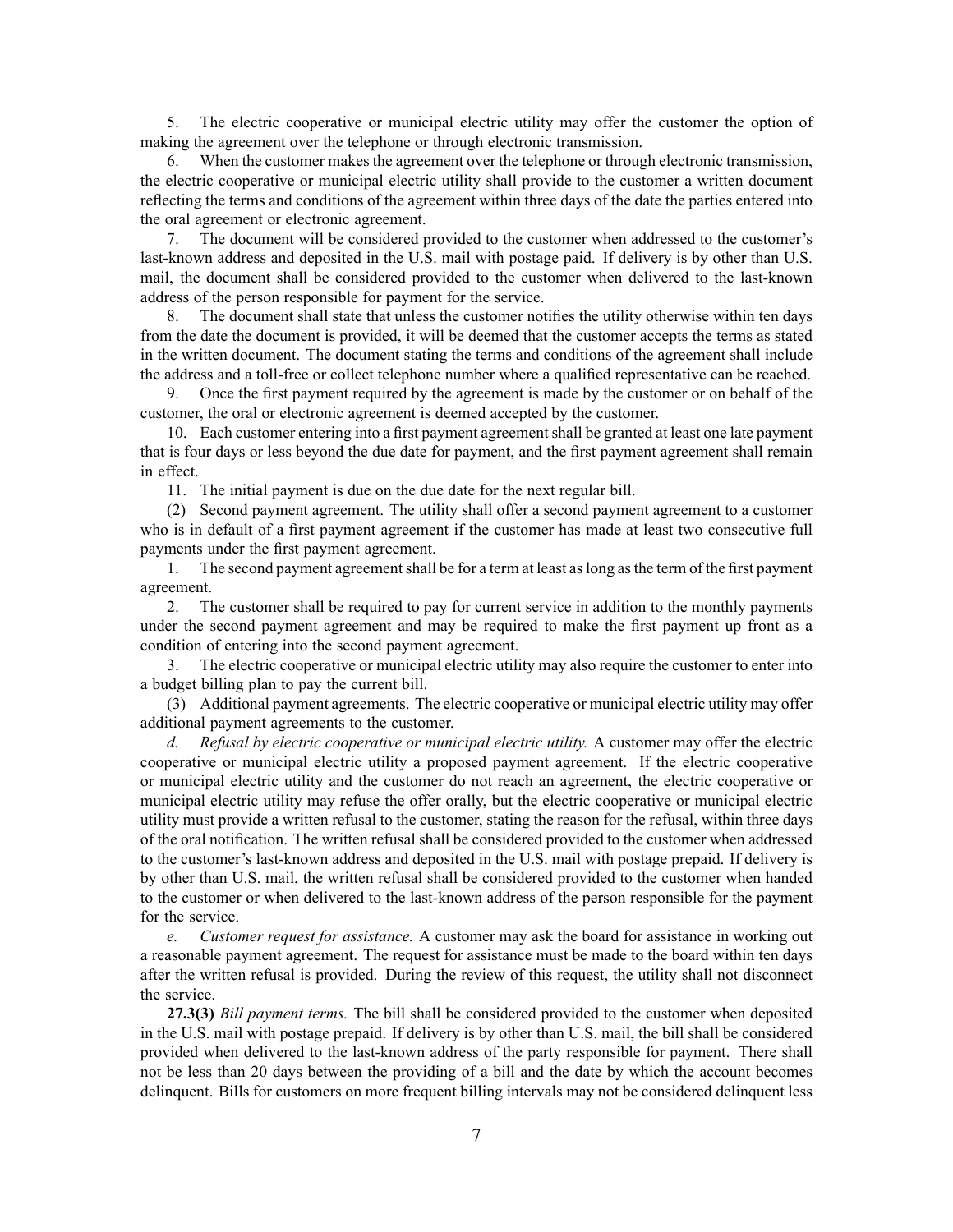than 5 days from the date the bill is provided, and <sup>a</sup> late paymen<sup>t</sup> charge may not be assessed if paymen<sup>t</sup> is received within 20 days of the date the bill is provided.

*a.* The date of delinquency for all residential customers or other customers whose consumption is less than 3,000 kWh per month shall be changeable for cause; such as, but not limited to, 15 days from the approximate date each month upon which income is received by the person responsible for payment. In no case, however, shall the utility be required to delay the date of delinquency more than 30 days beyond the date of preparation of the previous bill.

*b.* In any case where net and gross amounts are billed to customers, the difference between net and gross is <sup>a</sup> late paymen<sup>t</sup> charge and is valid only when par<sup>t</sup> of <sup>a</sup> delinquent bill payment. A utility's late paymen<sup>t</sup> charge shall not exceed 1.5 percen<sup>t</sup> per month of the pas<sup>t</sup> due amount. No collection fee may be levied in addition to this late paymen<sup>t</sup> charge. This rule does not prohibit cost-justified charges for disconnection and reconnection of service.

If the customer makes partial payment in a timely manner, and does not designate the service or product for which paymen<sup>t</sup> is made, the paymen<sup>t</sup> shall be credited pro rata between the bill for utility services and related taxes.

*d.* Each account shall be granted not less than one complete forgiveness of <sup>a</sup> late paymen<sup>t</sup> charge each calendar year. The utility's rules shall be definitive that on one monthly bill in each period of eligibility, the utility will accep<sup>t</sup> the net amount of such bill as full paymen<sup>t</sup> for such month after expiration of the net paymen<sup>t</sup> period. The rules shall state how the customer is notified that the eligibility has been used. Complete forgiveness prohibits any effect upon the credit rating of the customer or collection of late paymen<sup>t</sup> charge.

**27.3(4)** *Customer records.* The electric cooperative or municipal electric utility shall retain records not less than five years. Records for each customer shall show where applicable:

- *a.* kWh meter reading.
- *b.* kWh consumption.
- *c.* kW meter reading.
- *d.* kW measured demand.
- *e.* kW billing demand.
- *f.* Total amount of bill.

# **27.3(5)** *Adjustment of bills for meter error.*

*a.* Electric cooperatives and municipal electric utilities shall establish meter testing standards and procedures for customers who have complaints about the accuracy of the customer's meter. The meter testing standards shall be made available to <sup>a</sup> customer upon request.

*b.* Recalculation of bills based upon failure of <sup>a</sup> meter to register in compliance with the meter testing standards established by the electric cooperative or municipal electric utility shall be on the basis of actual monthly consumption of the customer for the most recent 24 months. When the average error cannot be determined by test because of failure of par<sup>t</sup> or all of the metering equipment, it shall be permissible to use the registration of check metering installations, if any, or to estimate the quantity of energy consumed based on available data. The customer must be advised of the failure and of the basis for the estimate of quantity billed.

## **199—27.4(476) Disconnection of service.**

**27.4(1)** *Disconnection procedures and notice.* Electric cooperatives and municipal electric utilities shall only disconnect service to customers in compliance with the following procedure and requirements:

- *a.* Service may be disconnected without notice:
- (1) In the event of <sup>a</sup> condition on the customer's premises determined by the utility to be hazardous.

(2) In the event of customer use of equipment in <sup>a</sup> manner which adversely affects the utility's equipment or the utility's service to others.

(3) In the event of tampering with the equipment furnished and owned by the utility. For the purposes of this subrule, <sup>a</sup> broken or absent meter seal alone shall not constitute tampering.

(4) In the event of unauthorized use.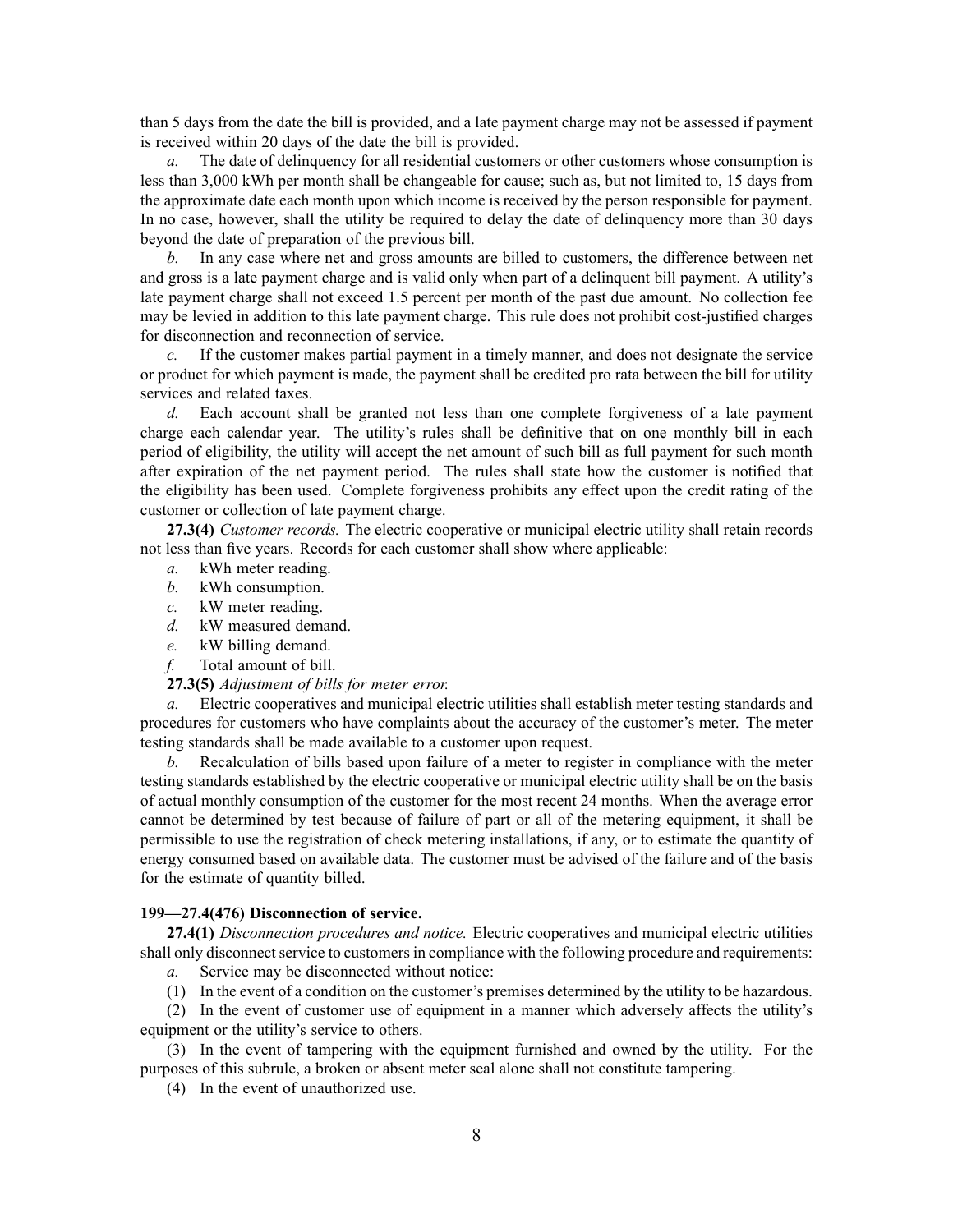*b.* The electric cooperative or municipal electric utility shall give written notice of pending disconnection excep<sup>t</sup> as specified in paragraph [27.4\(1\)](https://www.legis.iowa.gov/docs/iac/rule/199.27.4.pdf)*"a."* The notice shall set forth the reason for the notice and the final date by which the account is to be settled or specific action taken. The notice shall be considered provided to the customer when addressed to the customer's last-known address and deposited in the U.S. mail with postage prepaid. If delivery is by other than U.S. mail, the notice shall be considered provided when delivered to the last-known address of the person responsible for paymen<sup>t</sup> for the service. The date for disconnection of service shall be not less than 12 days after the notice is provided. The date for disconnection of service for customers on shorter billing intervals shall not be less than 24 hours after the notice is posted at the service premises.

*c.* One written notice, including all reasons for the notice, shall be given where more than one cause exists for disconnection of service. In determining the final date by which the account is to be settled or other specific action taken, the days of notice for the causes shall be concurrent.

- *d.* Service may be disconnected after proper notice:
- (1) For violation of or noncompliance with the utility's rules.

(2) For failure of the customer to furnish the service equipment, permits, certificates, or rights-of-way which are specified to be furnished, in the utility's rules filed with the board, as conditions of obtaining service, or for the withdrawal of that same equipment, or for the termination of those same permissions or rights, or for the failure of the customer to fulfill the contractual obligations imposed as conditions of obtaining service by any contract filed with and subject to the regulatory authority of the board.

(3) For failure of the customer to permit the utility reasonable access to the utility's equipment.

*e.* Service may be disconnected after proper notice for nonpaymen<sup>t</sup> of <sup>a</sup> bill or deposit provided that the electric cooperative or municipal electric utility has complied with the following provisions:

(1) Given the customer <sup>a</sup> reasonable opportunity to dispute the reason for the disconnection or refusal.

(2) Given the customer, and any other person or agency designated by the customer, written notice that the customer has at least 12 days in which to make settlement of the account to avoid disconnection and a written summary of the rights and responsibilities set out in subrule [27.4\(2\)](https://www.legis.iowa.gov/docs/iac/rule/199.27.4.pdf). Customers billed more frequently than monthly shall be given posted written notice that they have 24 hours to make settlement of the account to avoid disconnection and <sup>a</sup> written summary of the rights and responsibilities. All written notices shall include <sup>a</sup> toll-free or collect telephone number where <sup>a</sup> utility representative qualified to provide additional information about the disconnection can be reached. Each electric cooperative or municipal electric utility representative must provide the representative's name and have immediate access to current, detailed information concerning the customer's account and previous contacts with the utility.

(3) If the electric cooperative or municipal electric utility has adopted <sup>a</sup> service limitation policy, the following paragraph shall be appended to the end of the standard form of the summary of rights and responsibilities:

Service limitation: We have adopted <sup>a</sup> limitation of service policy for customers who otherwise could be disconnected. Contact our business office for more information or to learn if you qualify.

(4) When disconnecting service to <sup>a</sup> residence, made <sup>a</sup> diligent attempt to contact, by telephone or in person, the customer responsible for paymen<sup>t</sup> for service to the residence to inform the customer of the pending disconnection and the customer's rights and responsibilities. If the attempt at customer contact fails, the premises shall be posted at least one day prior to disconnection with <sup>a</sup> notice informing the customer of the pending disconnection and <sup>a</sup> copy of the rights and responsibilities available to avoid disconnection.

If an attempt at personal or telephone contact of <sup>a</sup> customer occupying <sup>a</sup> rental unit has been unsuccessful, the electric cooperative or municipal electric utility shall make <sup>a</sup> diligent attempt to contact the landlord of the rental unit, if known, to determine if the customer is still in occupancy and, if so, the customer's presen<sup>t</sup> location. The landlord shall also be informed of the date when service may be disconnected. The electric cooperative or municipal electric utility shall make <sup>a</sup> diligent attempt to inform the landlord at least 48 hours prior to disconnection of service to <sup>a</sup> tenant.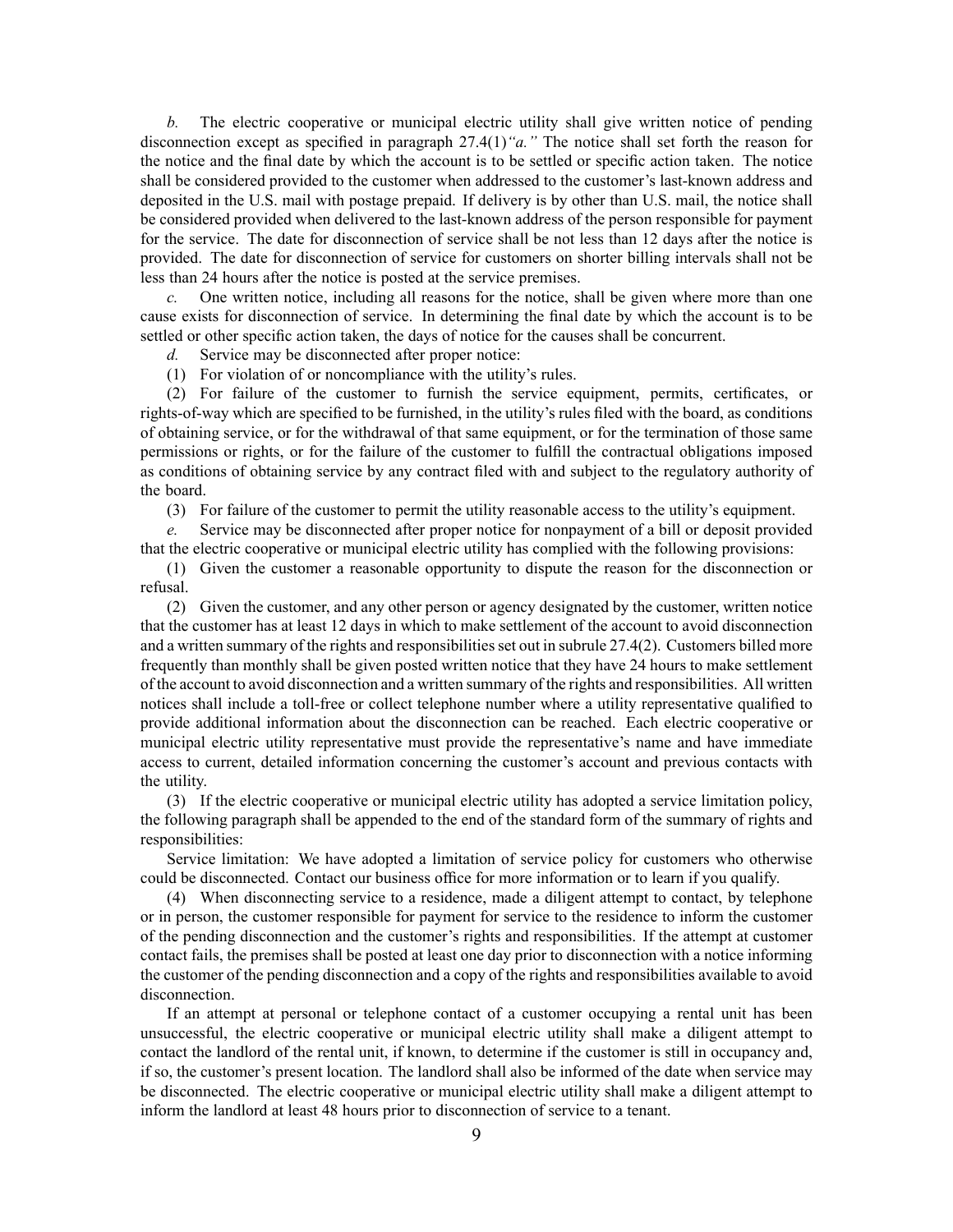If the disconnection will affect occupants of residential units leased from the customer, the premises of any building known by the electric cooperative or municipal electric utility to contain residential units affected by disconnection shall be posted at least two days prior to disconnection, with <sup>a</sup> notice informing any occupants of the date when service will be disconnected and the reasons for the disconnection.

If the customer has received notice of disconnection and has <sup>a</sup> dispute concerning <sup>a</sup> bill for electric service, the electric cooperative or municipal electric utility may require the customer to pay <sup>a</sup> sum of money equal to the amount of the undisputed portion of the bill pending settlement and thereby avoid disconnection of service. An electric cooperative or municipal electric utility shall delay disconnection for nonpaymen<sup>t</sup> of the disputed bill for up to 45 days after the providing of the bill if the customer pays the undisputed amount. The 45 days shall be extended by up to 60 days if requested of the utility by the board in the event the customer files <sup>a</sup> written complaint with the board in compliance with [199—Chapter](https://www.legis.iowa.gov/docs/iac/chapter/199.6.pdf) [6](https://www.legis.iowa.gov/docs/iac/chapter/199.6.pdf).

*f.* Disconnection of <sup>a</sup> residential customer may take place only between the hours of 6 a.m. and 2 p.m. on <sup>a</sup> weekday and not on weekends or holidays. If <sup>a</sup> disconnected customer makes paymen<sup>t</sup> or other arrangements during normal business hours, or by 7 p.m. for utilities permitting such paymen<sup>t</sup> or other arrangements after normal business hours, all reasonable efforts shall be made to reconnect the customer that day. If <sup>a</sup> disconnected customer makes paymen<sup>t</sup> or other arrangements after 7 p.m., all reasonable efforts shall be made to reconnect the customer not later than 11 a.m. the next day.

*g.* A disconnection may not take place where electricity is used as the only source of space heating or to control or operate the only space heating equipment at <sup>a</sup> residence when the actual temperature or the 24-hour forecast of the National Weather Service for the residence's area is predicted to be 20 degrees Fahrenheit or colder. If the electric cooperative or municipal electric utility has properly posted a disconnect notice but is precluded from disconnecting service because of severe cold weather, the utility may immediately proceed with appropriate disconnection procedures, without further notice, when the temperature in the residence's area rises above 20 degrees Fahrenheit and is forecasted to remain above 20 degrees Fahrenheit for at least 24 hours, unless the customer has paid in full the pas<sup>t</sup> due amount or is otherwise entitled to postponement of disconnection.

*h.* Disconnection of a residential customer shall be postponed if the disconnection of service would presen<sup>t</sup> an especial danger to the health of any permanen<sup>t</sup> resident of the premises.

(1) An especial danger to health is indicated if <sup>a</sup> person appears to be seriously impaired and may, because of mental or physical problems, be unable to manage the person's own resources, to carry out activities of daily living or to be protected from neglect or hazardous situations without assistance from others. Indicators of an especial danger to health include but are not limited to: age, infirmity, or mental incapacitation; serious illness; physical disability, including blindness and limited mobility; and any other factual circumstances which indicate <sup>a</sup> severe or hazardous health situation.

(2) The electric cooperative or municipal electric utility may require written verification of the especial danger to health by <sup>a</sup> physician or <sup>a</sup> public health official, including the name of the person endangered; <sup>a</sup> statement that the person is <sup>a</sup> resident of the premises in question; the name, business address, and telephone number of the certifying party; the nature of the health danger; and approximately how long the danger will continue. Initial verification by the verifying party may be by telephone if written verification is forwarded to the utility within five days.

(3) Verification shall postpone disconnection for 30 days. In the event service is terminated within 14 days prior to verification of illness by or for <sup>a</sup> qualifying resident, service shall be restored to that residence if <sup>a</sup> proper verification is thereafter made in accordance with the foregoing provisions. If the customer does not enter into <sup>a</sup> reasonable paymen<sup>t</sup> agreemen<sup>t</sup> for the retirement of the unpaid balance of the account within the first 30 days and does not keep the current account paid during the period that the unpaid balance is to be retired, the customer is subject to disconnection.

*i.* Winter energy assistance (November 1 through April 1). If the electric cooperative or municipal electric utility is informed that the customer's household may qualify for winter energy assistance or weatherization funds, there shall be no disconnection of service for 30 days from the date the electric cooperative or municipal electric utility is notified to allow the customer time to obtain assistance. Disconnection shall not take place from November 1 through April 1 for <sup>a</sup> resident who is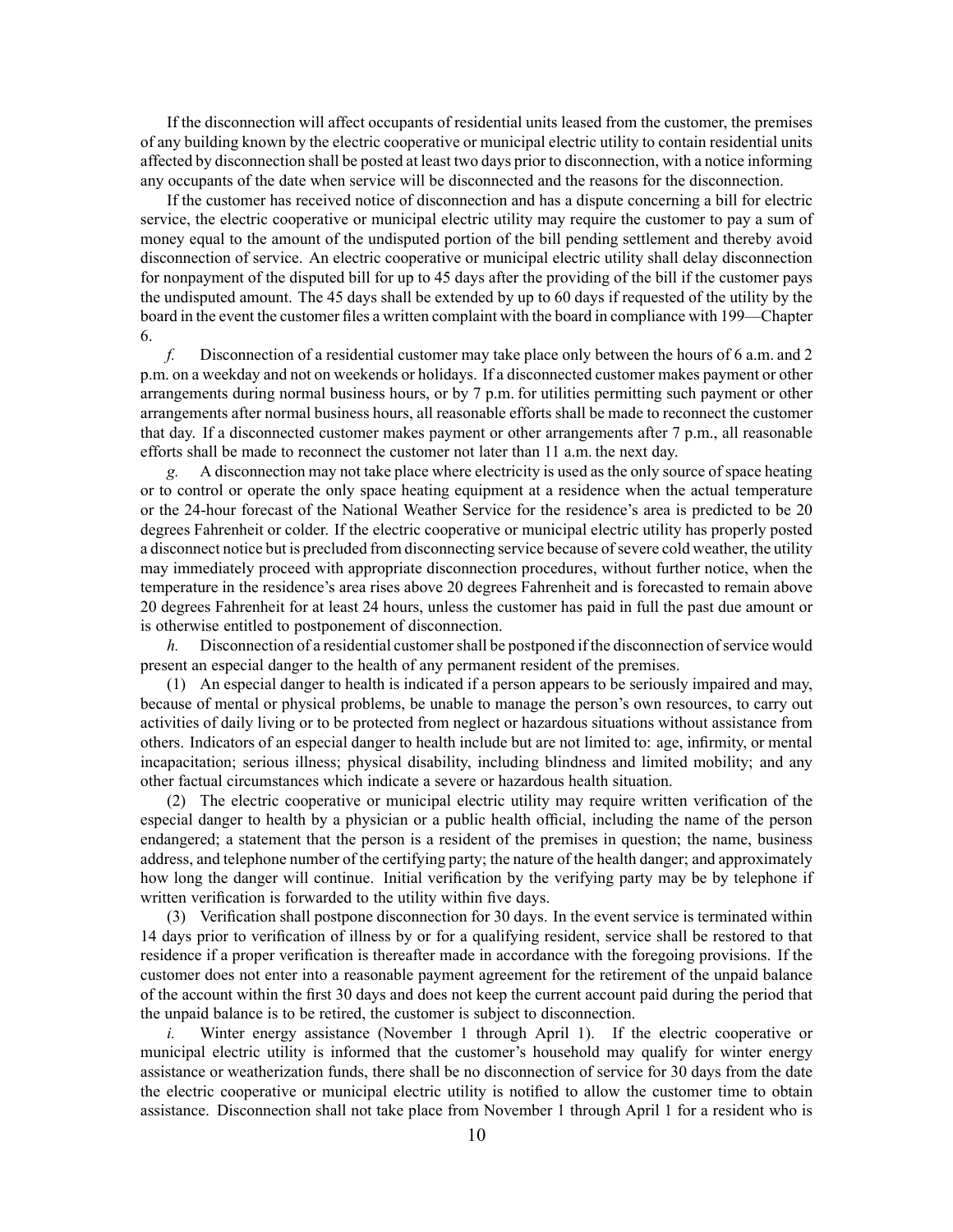<sup>a</sup> head of household and who has been certified to the electric cooperative or municipal electric utility by the community action agency as eligible for either the low-income home energy assistance program or the weatherization assistance program. An electric cooperative or municipal electric utility may develop an incentive program to delay disconnection on April 1 for customers who make payments throughout the November 1 through April 1 period. All such incentive programs shall be set forth in tariffs approved by the board.

*j.* Military service deployment. If the electric cooperative or municipal electric utility is informed that one of the heads of household as defined in Iowa Code section [476.20](https://www.legis.iowa.gov/docs/ico/section/476.20.pdf) is <sup>a</sup> service member deployed for military service, as defined in Iowa Code section [29A.90](https://www.legis.iowa.gov/docs/ico/section/29A.90.pdf), disconnection cannot take place at the residence during the deployment or prior to 90 days after the end of the deployment.

*k.* Abnormal electric consumption. A customer who is subject to disconnection for nonpaymen<sup>t</sup> of bill, and who has electric consumption which appears to the customer to be abnormally high, may reques<sup>t</sup> the utility to provide assistance in identifying the factors contributing to this usage pattern and to sugges<sup>t</sup> remedial measures. The electric cooperative or municipal electric utility shall provide assistance by discussing patterns of electric usage which may be readily identifiable, suggesting that an energy audit be conducted, and identifying sources of energy conservation information and financial assistance which may be available to the customer.

*l.* An electric cooperative or municipal electric utility may disconnect electric service after 24-hour notice (and without the written 12-day notice) for failure of the customer to comply with the terms of <sup>a</sup> paymen<sup>t</sup> agreement.

*m.* The electric cooperative or municipal electric utility shall, prior to November 1, mail customers <sup>a</sup> notice describing the availability of winter energy assistance funds and the application process. The notice must be of <sup>a</sup> type size that is easily legible and conspicuous and must contain the information set out by the state agency administering the assistance program. A utility serving fewer than 25,000 customers may publish the notice in <sup>a</sup> customer newsletter in lieu of mailing. An electric cooperative or municipal electric utility serving fewer than 6,000 customers may publish the notice in an advertisement in <sup>a</sup> local newspaper of general circulation or shopper's guide.

**27.4(2)** *Notice of customer rights and responsibilities.* The standard form of the summary of the rights and responsibilities to be provided to customers is set out below, and all electric cooperatives and municipal electric utilities providing electric service shall provide the notice with all disconnection notices. If an electric cooperative or municipal electric utility does not use the standard form as set out below, the electric cooperative or municipal electric utility shall submit to the board for approval an alternative notice. The standard customer rights and responsibilities notice is as follows:

# **CUSTOMER RIGHTS AND RESPONSIBILITIES TO AVOID SHUTOFF OF ELECTRIC SERVICE FOR NONPAYMENT**

1. What can I do if I receive a notice from the utility that says my service will be shut off **because I have <sup>a</sup> past due bill?**

a. Pay the bill in full; or

b. Enter into <sup>a</sup> reasonable paymen<sup>t</sup> plan with the utility (see #2 below); or

c. Apply for and become eligible for low-income energy assistance (see #3 below); or

d. Give the electric cooperative or municipal electric utility <sup>a</sup> written statement from <sup>a</sup> doctor or public health official stating that shutting off your electric service would pose an especial health danger for <sup>a</sup> person living at the residence (see #4 below); or

e. Tell the utility if you think par<sup>t</sup> of the amount shown on the bill is wrong. However, you must still pay the par<sup>t</sup> of the bill you agree you owe the utility (see #5 below).

#### **2. How do I go about making <sup>a</sup> reasonable payment plan? (Residential customers only)**

a. Contact the electric cooperative or municipal electric utility as soon as you know you cannot pay the amount you owe. If you cannot pay all the money you owe at one time, the utility shall offer you <sup>a</sup> paymen<sup>t</sup> plan that spreads payments evenly over at least 12 months. The plan may be longer depending on your financial situation.

b. If you have not made the payments you promised in <sup>a</sup> previous paymen<sup>t</sup> plan with the utility and still owe money, you may qualify for <sup>a</sup> second paymen<sup>t</sup> agreemen<sup>t</sup> under certain conditions.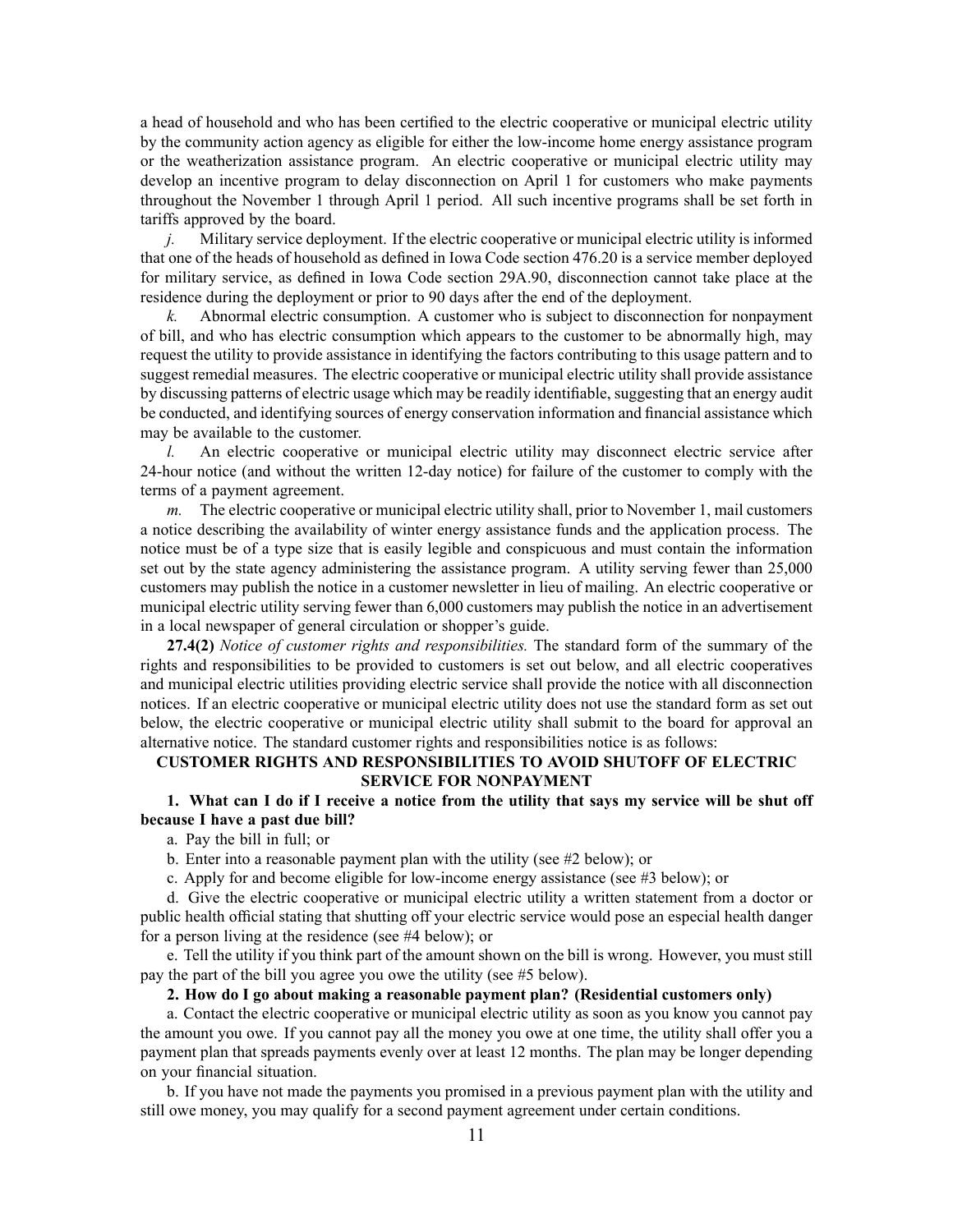c. If you do not make the payments you promise, the utility may shut off your electric service on one day's notice unless all the money you owe the utility is paid or you enter into another paymen<sup>t</sup> agreement.

# **3. How do I apply for low-income energy assistance? (Residential customers only)**

a. Contact the local community action agency in your area (see attached list) or visit [humanrights.iowa.gov/dcaa/where-apply](http://humanrights.iowa.gov/dcaa/where-apply).

b. To avoid disconnection, you must apply for energy assistance or weatherization before your service is shut off. Notify your utility that you may be eligible and have applied for energy assistance. Once your service has been disconnected, it will not be reconnected based on approval for energy assistance.

c. Being certified eligible for energy assistance will preven<sup>t</sup> your service from being disconnected from November 1 through April 1.

# **4. What if someone living at the residence has <sup>a</sup> serious health condition? (Residential customers only)**

Contact the electric cooperative or municipal electric utility if you believe this is the case. Contact your doctor or <sup>a</sup> public health official and ask the doctor or health official to contact the utility and state that shutting off your electric service would pose an especial health danger for <sup>a</sup> person living at your residence. The doctor or public health official must provide <sup>a</sup> written statement to the electric cooperative's or municipal electric utility's office within five days of when your doctor or public health official notifies the utility of the health condition; otherwise, your electric service may be shut off. If the utility receives this written statement, your service will not be shut off for 30 days. This 30-day delay is to allow you time to arrange paymen<sup>t</sup> of your utility bill or find other living arrangements. After 30 days, your service may be shut off if paymen<sup>t</sup> arrangements have not been made.

# **5. What should I do if I believe my bill is not correct?**

You may dispute your bill. You must tell the electric cooperative or municipal electric utility that you dispute the bill. You must pay the par<sup>t</sup> of the bill you think is correct. If you do this, the utility will not shut off your service for 45 days from the date the bill was mailed while you and the electric cooperative or municipal electric utility work out the dispute over the par<sup>t</sup> of the bill you think is incorrect. You may ask the Iowa Utilities Board for assistance in resolving the dispute (see #9 below).

# **6. When can the electric cooperative or municipal electric utility shut off my electric service because I have not paid my bill?**

a. Your electric cooperative or municipal electric utility can shut off service between the hours of 6 a.m. and 2 p.m. Monday through Friday.

b. The electric cooperative or municipal electric utility will not shut off your service on nights, weekends, or holidays for nonpaymen<sup>t</sup> of <sup>a</sup> bill.

c. The electric cooperative or municipal electric utility will not shut off your service if you enter into <sup>a</sup> reasonable paymen<sup>t</sup> plan to pay the overdue amount (see #2 above).

d. The electric cooperative or municipal electric utility will not shut off your service if the temperature is forecasted to be 20 degrees Fahrenheit or colder during the following 24-hour period, including the day your service is scheduled to be shut off.

e. If you have qualified for low-income energy assistance, the electric cooperative or municipal electric utility cannot shut off your service from November 1 through April 1. However, you will still owe the electric cooperative or municipal electric utility for the service used during this time.

f. The electric cooperative or municipal electric utility will not shut off your service if you have notified the electric cooperative or municipal electric utility that you dispute <sup>a</sup> portion of your bill and you pay the par<sup>t</sup> of the bill that you agree is correct.

g. If one of the heads of household is <sup>a</sup> service member deployed for military service, electric service cannot be shut off during the deployment or within 90 days after the end of deployment. In order for this exception to disconnection to apply, the electric cooperative or municipal electric utility must be informed of the deployment prior to disconnection. However, you will still owe the electric cooperative or municipal electric utility for service used during this time.

7. How will I be told the electric cooperative or municipal electric utility is going to shut off **my service?**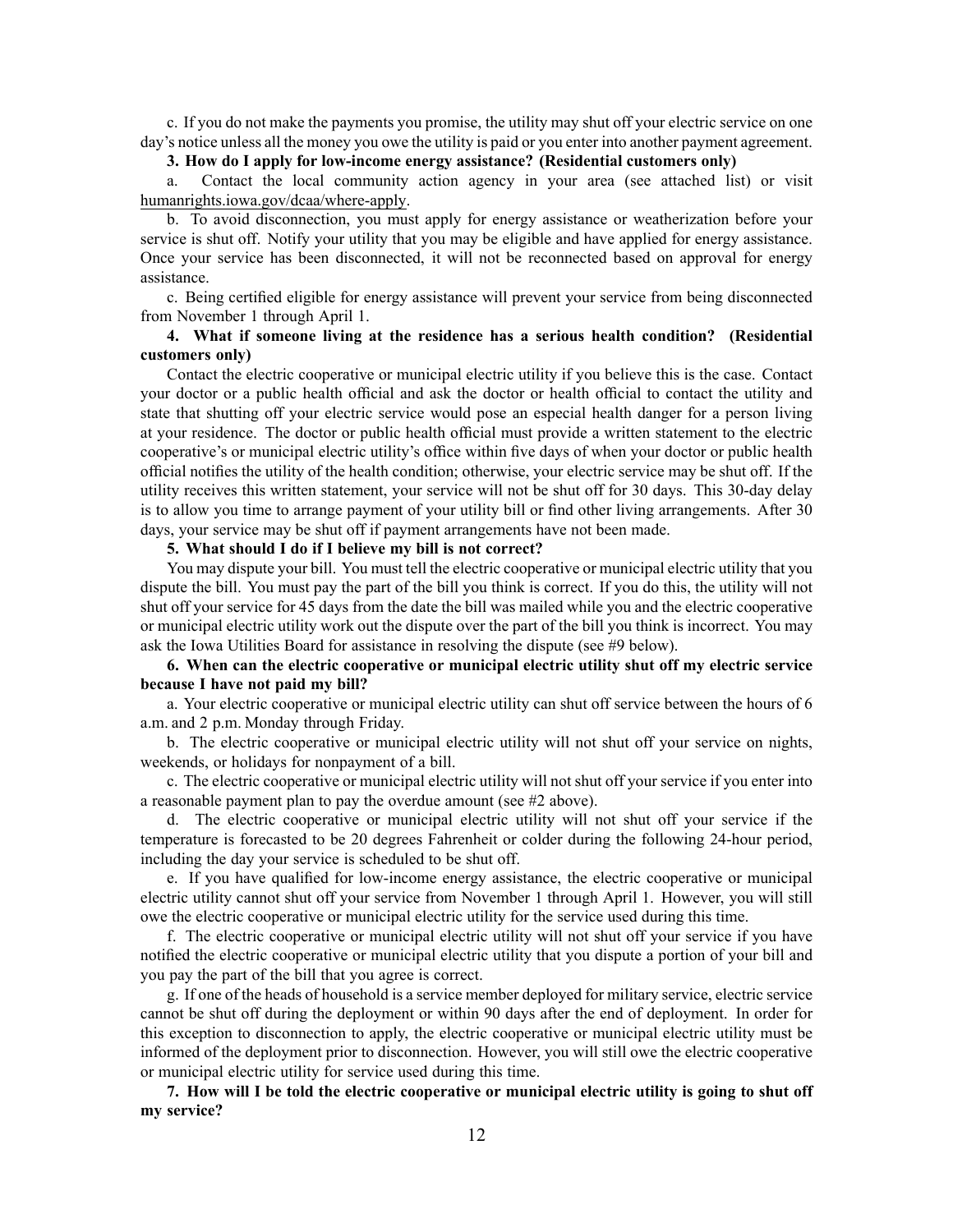a. You must be given <sup>a</sup> written notice at least 12 days before the electric service can be shut off for nonpayment. This notice will include the reason for shutting off your service.

b. If you have not made payments required by an agreed-upon paymen<sup>t</sup> plan, your service may be disconnected with only one day's notice.

c. The electric cooperative or municipal electric utility must also try to reach you by telephone or in person before it shuts off your service. From November 1 through April 1, if the electric cooperative or municipal electric utility cannot reach you by telephone or in person, the electric cooperative or municipal electric utility will pu<sup>t</sup> <sup>a</sup> written notice on the door of or another conspicuous place at your residence to tell you that your electric service will be shut off.

#### **8. If service is shut off, when will it be turned back on?**

a. The electric cooperative or municipal electric utility will turn your service back on if you pay the whole amount you owe.

b. If you make your paymen<sup>t</sup> during regular business hours, or by 7 p.m. for electric cooperatives or municipal electric utilities permitting such paymen<sup>t</sup> or other arrangements after regular business hours, the electric cooperative or municipal electric utility must make <sup>a</sup> reasonable effort to turn your service back on that day. If service cannot reasonably be turned on that same day, the utility must do it by 11 a.m. the next day.

c. The electric cooperative or municipal electric utility may charge you <sup>a</sup> fee to turn your service back on. Those fees may be higher in the evening or on weekends, so you may ask that your service be turned on during normal utility business hours.

### **9. Isthere any other help available besides my electric cooperative or municipal electric utility?**

If the electric cooperative or municipal electric utility has not been able to help you with your problem, you may contact the Iowa Utilities Board toll-free at 1-877-565-4450. You may also write the Iowa Utilities Board at 1375 E. Court Avenue, Des Moines, Iowa 50319-0069, or by email at [customer@iub.iowa.gov](mailto:customer@iub.iowa.gov). Low-income customers may also be eligible for free legal assistance from Iowa Legal Aid and may contact Iowa Legal Aid at 1-800-532-1275.

#### **27.4(3)** *When disconnection is prohibited.*

*a.* No disconnection may take place from November 1 through April 1 for <sup>a</sup> resident who has been certified to the public utility by the local community action agency as being eligible for either the low-income home energy assistance program or weatherization assistance program.

*b.* If the electric cooperative or municipal electric utility is informed that one of the heads of household as defined in Iowa Code section [476.20](https://www.legis.iowa.gov/docs/ico/section/476.20.pdf) is <sup>a</sup> service member deployed for military service, as defined in Iowa Code section [29A.90](https://www.legis.iowa.gov/docs/ico/section/29A.90.pdf), disconnection cannot take place at the residence during the deployment or prior to 90 days after the end of the deployment.

**27.4(4)** *Servicing of utilization control equipment.* Each electric cooperative or municipal electric utility shall service and maintain any equipment it uses on <sup>a</sup> customer's premises and shall correctly set and keep in proper adjustment any thermostats, clocks, relays, time switches or other devices which control the customer's service in accordance with the provisions in the utility's schedules.

**27.4(5)** *Customer complaints.* Complaints concerning the charges, practices, facilities or service of the electric cooperative or municipal electric utility shall be investigated promptly and thoroughly. The electric cooperative or municipal electric utility shall keep such records of customer complaints as will enable it to review and analyze its procedures and actions.

*a.* Each electric cooperative and municipal electric utility shall develop <sup>a</sup> fully informative procedure for the resolution of customer complaints.

*b.* The utility shall take reasonable steps to ensure that customers unable to travel shall not be denied the right to be heard.

*c.* The final step in a complaint review procedure shall be a filing for board resolution of the issues.

**27.4(6)** *Limitation of service.* The electric cooperative or municipal electric utility shall have the option of adopting <sup>a</sup> policy for service limitation at <sup>a</sup> customer's residence as <sup>a</sup> measure to be taken in lieu of disconnection of service to the customer. The service limiter policy shall be set out in the utility's tariff, or other legal document, and shall contain the following conditions:

*a.* A service limitation device shall not be activated without the customer's agreement.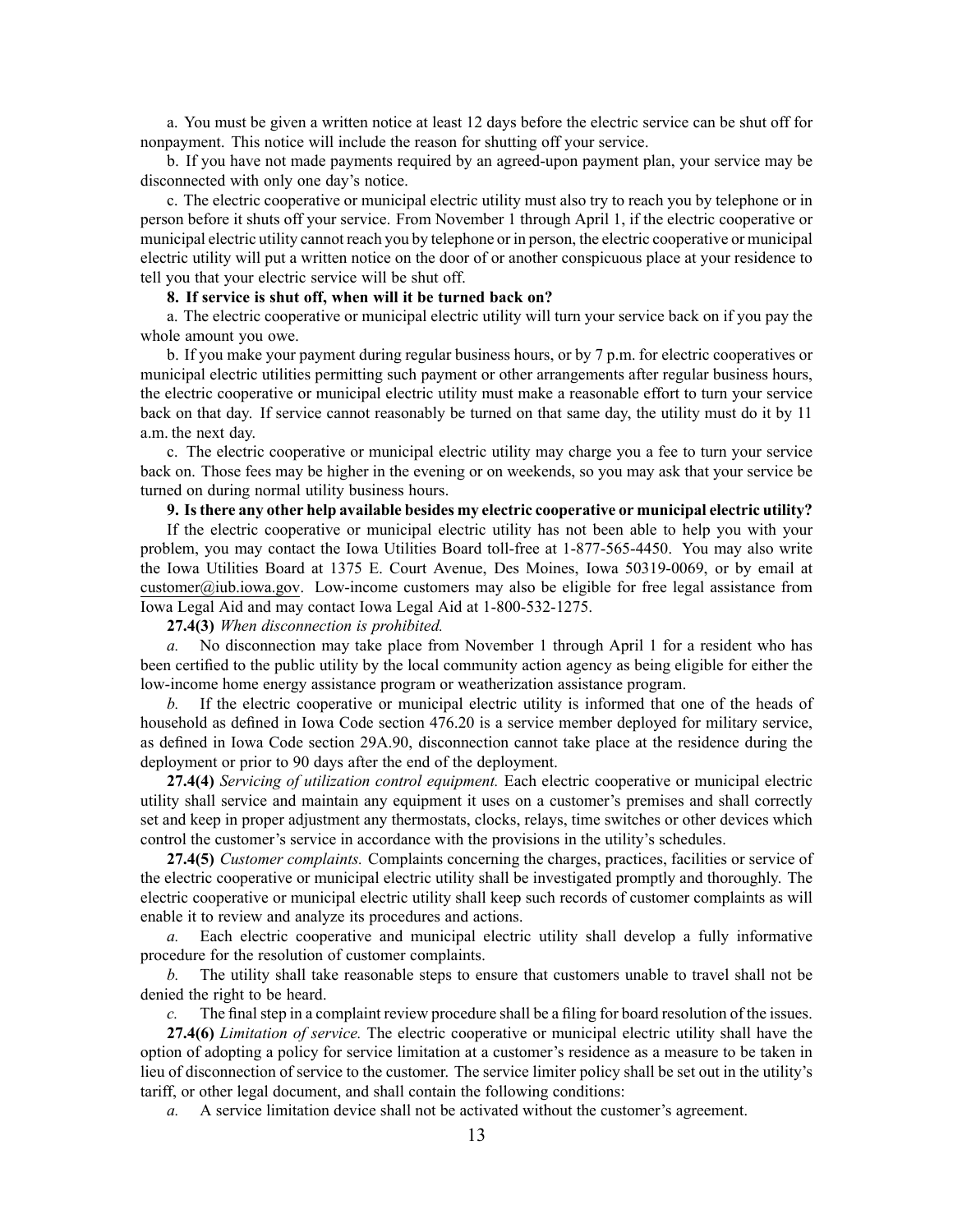*b.* A service limitation device shall not be activated unless the customer has defaulted on all payment agreements for which the customer qualifies under the board's rules and the customer has agreed to <sup>a</sup> subsequent paymen<sup>t</sup> agreement.

*c.* The service limiter shall provide for usage of <sup>a</sup> minimum of 3,600 watts. If the service limiter policy provides for different usage levels for different customers, the tariff or rules shall set out specific nondiscriminatory criteria for determining the usage levels. Electric-heating residential customers may have their service limited if otherwise eligible, but such customers shall have consumption limits set at <sup>a</sup> level that allows them to continue to heat their residences. For purposes of this rule, "electric heating" shall mean heating by means of <sup>a</sup> fixed-installation electric appliance that serves as the primary source of heat and not, for example, one or more space heaters.

*d.* A provision that, if the minimum usage limit is exceeded such that the limiter function interrupts service, the service limiter function must be capable of being reset manually by the customer, or the service limiter function must reset itself automatically within 15 minutes after the interruption. In addition, the service limiter function may also be capable of being reset remotely. If the option of resetting the meter remotely is available, the utility shall provide <sup>a</sup> 24-hour toll-free number for the customer to notify the electric cooperative or municipal electric utility that the limiter needs to be reset and the meter shall be reset immediately following notification by the customer. If the remote reset option is used, the meter must still be capable of being reset manually by the customer or the service limiter function must reset itself automatically within 15 minutes after the interruption.

*e.* There shall be no disconnect, reconnect, or other charges associated with service limiter interruptions or restorations.

*f.* A provision that, upon installation of <sup>a</sup> service limiter or activation of <sup>a</sup> service limiter function on the meter, the electric cooperative or municipal electric utility shall provide the customer with information on the operation of the limiter, including how it can be reset, and information on what appliances or combination of appliances can generally be operated to stay within the limits imposed by the limiter.

*g.* A provision that the service limiter function of the meter shall be disabled no later than the next working day after the residential customer has paid the delinquent balance in full.

*h.* A service limiter customer that defaults on the paymen<sup>t</sup> agreemen<sup>t</sup> is subject to disconnection after <sup>a</sup> 24-hour notice.

#### **199—27.5(476) Engineering practice.**

**27.5(1)** *Requirement for good engineering practice.* The electric plant of the electric cooperative or municipal electric utility shall be constructed, installed, maintained and operated in accordance with accepted good engineering practice in the electric industry to assure, as far as reasonably possible, continuity of service, uniformity in the quality of service furnished, and the safety of persons and property.

**27.5(2)** *Standards incorporated by reference.* The electric cooperative and municipal electric utility shall use the applicable provisions in the publications listed below as standards of accepted good practice unless otherwise ordered by the board.

*a.* Iowa Electrical Safety Code, as defined in [199—Chapter](https://www.legis.iowa.gov/docs/iac/chapter/199.25.pdf) 25.

*b.* National Electrical Code, ANSI/NFPA 70-2014.

*c.* American National Standard Requirements for Instrument Transformers, ANSI/IEEE C57.13.1-2006; and C57.13.3-2005.

*d.* American National Standard for Electric Power Systems and Equipment Voltage Ratings (60 Hertz), ANSI C84.1-2011.

*e.* Grounding of Industrial and Commercial Power Systems, IEEE 142-2007.

*f.* IEEE Standard 1159-2009, IEEE Recommended Practice for Monitoring Electric Power Quality, or any successor standard.

*g.* IEEE Standard 519-2014, IEEE Recommended Practices and Requirements for Harmonic Control in Electrical Power Systems, or its successor standard.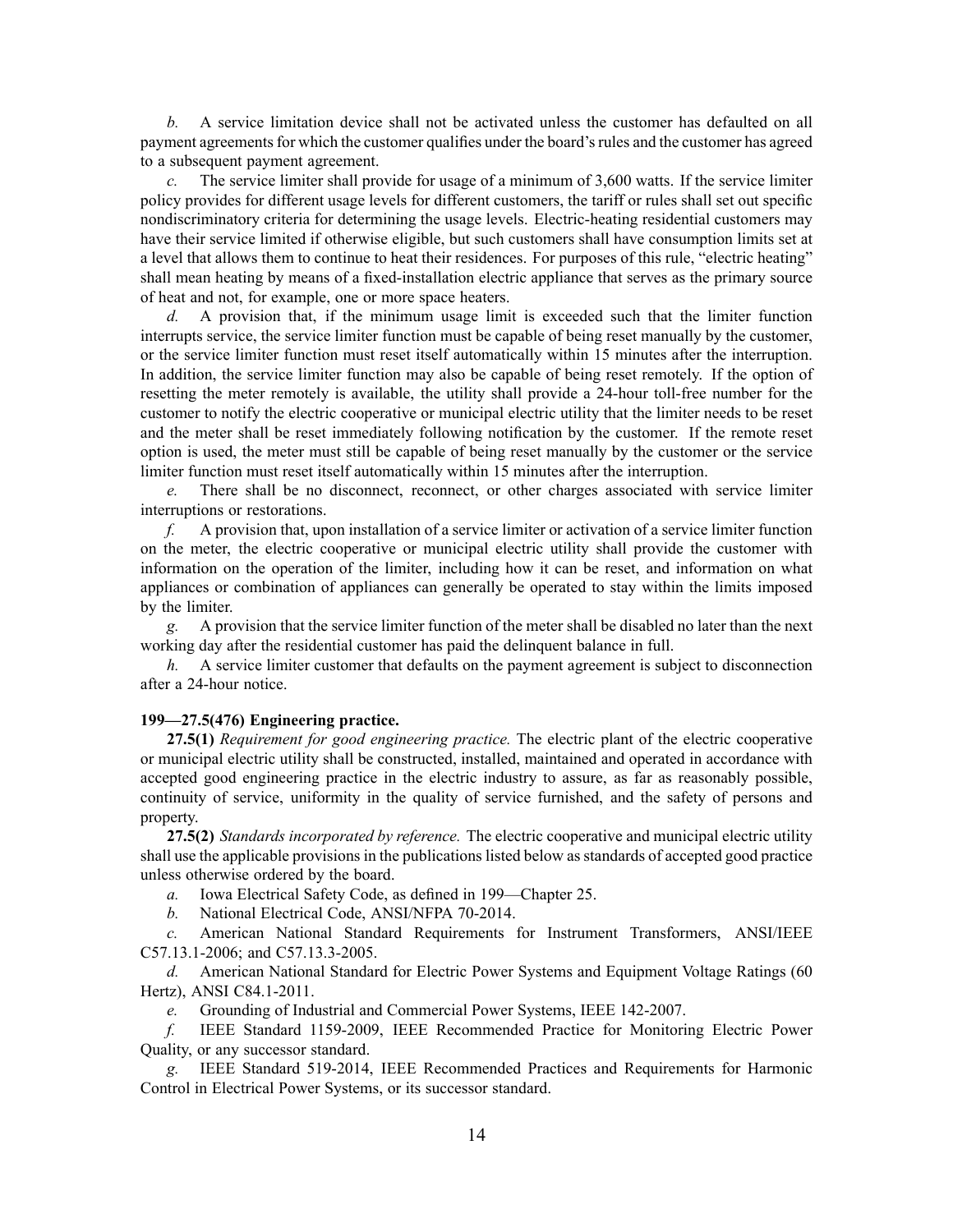*h.* At railroad crossings, [199—42.6](https://www.legis.iowa.gov/docs/iac/rule/199.42.6.pdf)(476), "Engineering standards for electric and communications lines."

**199—27.6(476) Metering.** Each electric cooperative and municipal electric utility shall have <sup>a</sup> meter inspection and testing program that meets industry standards similar to ANSI C12.1-2014. Each electric cooperative and municipal electric utility shall retain meters removed from service for at least six months or <sup>a</sup> length of time based upon industry standards.

#### **199—27.7(476) Standards of quality of service.**

**27.7(1)** *Standard frequency.* The standard frequency for alternating current distribution systems shall be 60 cycles per second. The frequency shall be maintained within limits which will permit the satisfactory operation of customer's clocks connected to the system.

**27.7(2)** *Voltage limits retail.* Each electric cooperative and municipal electric utility supplying electric service to ultimate customers shall provide service voltages in conformance with the standard at [27.5\(2\)"](https://www.legis.iowa.gov/docs/iac/rule/199.27.5.pdf)*d."*

**27.7(3)** *Voltage balance.* Where three-phase service is provided the electric cooperative or municipal electric utility shall exercise reasonable care to assure that the phase voltages are in balance. In no case shall the ratio of maximum voltage deviation from average to average voltage exceed .02.

**27.7(4)** *Exceptions to voltage requirements.* Voltage outside the limits specified will not be considered <sup>a</sup> violation when the variations:

- *a.* Arise from the action of the elements.
- *b.* Are infrequent fluctuations not exceeding five minutes' duration.
- *c.* Arise from service interruptions.
- *d.* Arise from temporary separation of parts of the system from the main system.
- *e.* Are from causes beyond the control of the electric cooperative or municipal electric utility.

*f.* Do not exceed 10 percen<sup>t</sup> above or below the standard nominal voltage, and service is at <sup>a</sup> distribution line or transmission line voltage with the retail customer providing voltage regulators.

**27.7(5)** *Voltage surveys and records.* Voltage measurementsshall be made at the customer's entrance terminals. For single-phase service the measurement shall be made between the grounded conductor and the ungrounded conductors. For three-phase service the measurement shall be made between the phase wires.

**27.7(6)** *Voltage measurements.* Each electric cooperative or municipal electric utility shall make <sup>a</sup> sufficient number of voltage measurements in order to determine if voltages are in compliance with the requirements as stated in subrules [27.7\(2\)](https://www.legis.iowa.gov/docs/iac/rule/199.27.7.pdf), [27.7\(3\)](https://www.legis.iowa.gov/docs/iac/rule/199.27.7.pdf), and [27.7\(4\)](https://www.legis.iowa.gov/docs/iac/rule/199.27.7.pdf). All records obtained under this subrule shall be retained by the electric cooperative or municipal electric utility for at least two years and shall be available for inspection by the board's representatives. Notations on each chart shall indicate the following:

*a.* The location where the voltage was taken.

*b.* The time and date of the test.

*c.* The results of the comparison with <sup>a</sup> working standard indicating voltmeter.

**27.7(7)** *Equipment for voltage measurements.*

*a. Secondary standard indicating voltmeter.* Each electric cooperative or municipal electric utility shall have available at least one indicating voltmeter maintained with error no greater than 0.25 percen<sup>t</sup> of full scale.

*b. Working standard indicating voltmeters.* Each electric cooperative or municipal electric utility shall have at least two indicating voltmeters maintained so as to have as-left errors of no greater than 1 percen<sup>t</sup> of full scale.

*c. Recording voltmeters.* Each electric cooperative or municipal electric utility must have readily available at least two portable recording voltmeters with <sup>a</sup> rated accuracy of 1 percen<sup>t</sup> of full scale.

**27.7(8)** *Handling of standards and instruments.* Extreme care must be exercised in the handling of standards and instruments to assure that their accuracy is not disturbed. Each standard shall be accompanied at all times by <sup>a</sup> certificate or calibration card, duly signed and dated, on which are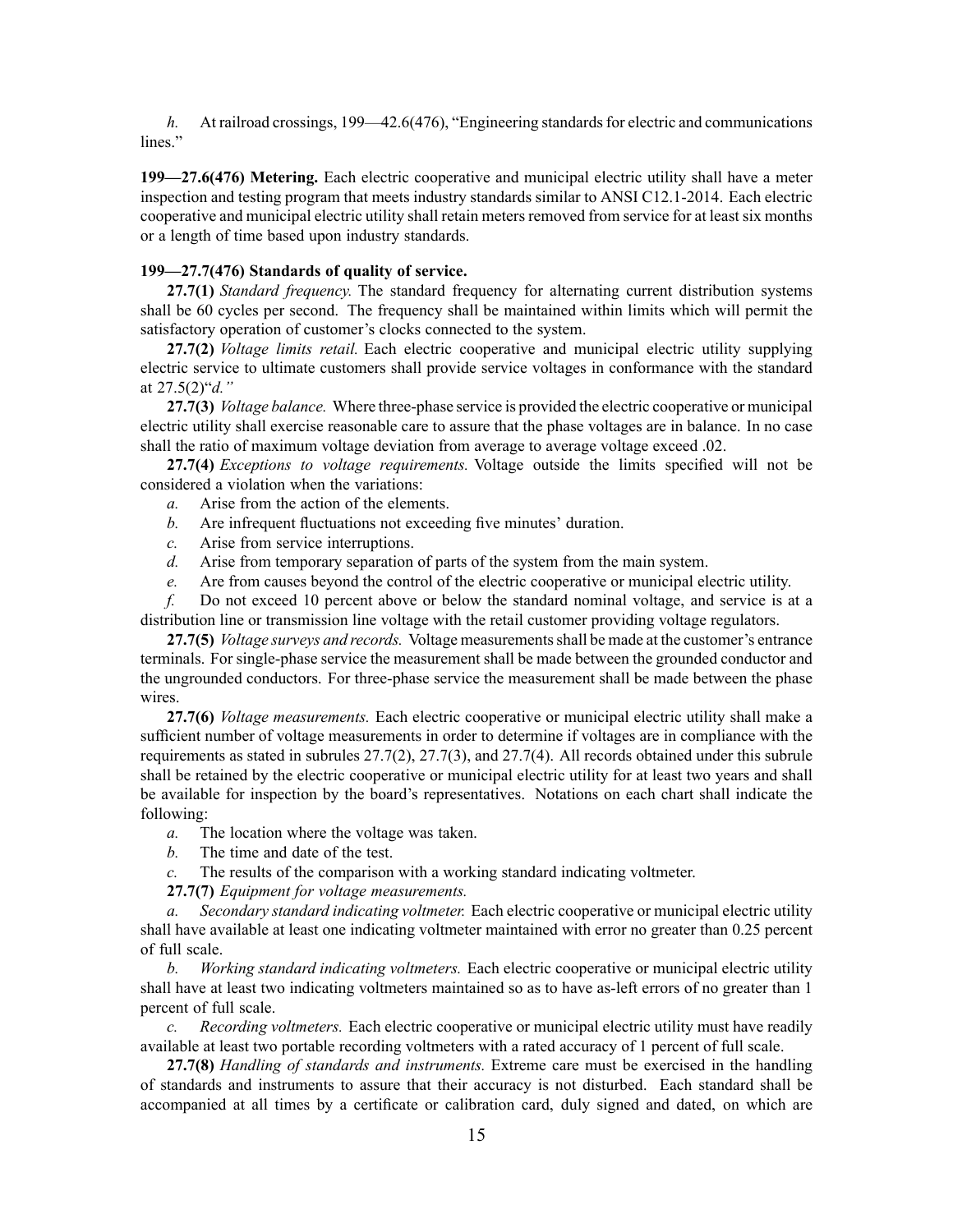recorded the corrections required to compensate for errors found at the customary test points at the time of the last previous test.

**27.7(9)** *Planned interruptions.* Planned interruptions shall be made at <sup>a</sup> time that will not cause unreasonable inconvenience to customers, and interruptions planned for longer than one hour shall be preceded by adequate notice to those who will be affected.

**27.7(10)** *Power quality monitoring.* Each electric cooperative or municipal electric utility shall investigate power quality complaints from its customers and determine if the cause of the problem is on the utility's systems. In addressing these problems, each electric cooperative or municipal electric utility shall implement to the extent reasonably practical the practices outlined in the standard given at [27.5\(2\)](https://www.legis.iowa.gov/docs/iac/rule/199.27.5.pdf)*"f."*

**27.7(11)** *Harmonics.* A harmonic is <sup>a</sup> sinusoidal componen<sup>t</sup> of the 60 cycles persecond fundamental wave having <sup>a</sup> frequency that is an integral multiple of the fundamental frequency. When excessive harmonics problems arise, each electric cooperative or municipal electric utility shall investigate and take actions to rectify the problem. In addressing harmonics problems, the utility and the customer shall implement to the extent practicable and in conformance with prudent operation the practices outlined in the standard at [27.5\(2\)](https://www.legis.iowa.gov/docs/iac/rule/199.27.5.pdf)*"g."*

### **199—27.8(476) Safety.**

**27.8(1)** *Iowa electrical safety code compliance.* Each electric cooperative and municipal electric utility shall be subject to 199[—Chapter](https://www.legis.iowa.gov/docs/iac/chapter/199.25.pdf) 25 under this subrule.

**27.8(2)** *Interconnection compliance.* Each electric cooperative and municipal electric utility shall be subject to rule [199—15.10\(476\)](https://www.legis.iowa.gov/docs/iac/rule/199.15.10.pdf) under this subrule.

**27.8(3)** *Protective measures.* Each electric cooperative and municipal electric utility shall exercise reasonable care to reduce those hazards inherent in connection with its electric service and to which its employees, its customers, and the general public may be subjected and shall adopt and execute <sup>a</sup> safety program designed to protect the public and fitted to the size and type of its operations.

**27.8(4)** *Accident investigation and prevention.* Electric cooperatives and municipal electric utilities shall give reasonable assistance to the board in the investigation of the cause of accidents and in the determination of suitable means of preventing accidents.

**27.8(5)** *Reportable accidents.* Electric cooperatives and municipal electric utilities shall maintain <sup>a</sup> summary of all reportable accidents, as defined in rule  $199 - 25.5(476,478)$ , arising from operations.

**27.8(6)** *Grounding of secondary distribution system.* Unless otherwise specified by the board, each electric cooperative and municipal electric utility shall comply with, and shall encourage customers to comply with, the applicable provisions of the acceptable standards listed in subrule [27.5\(2\)](https://www.legis.iowa.gov/docs/iac/rule/199.27.5.pdf) for the grounding of secondary circuits and equipment.

*a.* Ground connections should be tested for resistance at the time of installation. Each electric cooperative and municipal electric utility shall keep <sup>a</sup> record of all ground resistance measurements.

*b.* Each electric cooperative and municipal electric utility shall establish <sup>a</sup> program of inspection so that all artificial grounds installed shall be inspected within reasonable periods of time.

### **199—27.9(476) Customer contribution fund.**

**27.9(1)** *Applicability and purpose.* This rule applies to each electric cooperative and municipal electric utility, as defined in Iowa Code sections [476.1A](https://www.legis.iowa.gov/docs/ico/section/476.1A.pdf) and [476.1B](https://www.legis.iowa.gov/docs/ico/section/476.1B.pdf). Pursuant to Iowa Code section [476.66](https://www.legis.iowa.gov/docs/ico/section/476.66.pdf), each electric cooperative or municipal electric utility shall maintain <sup>a</sup> program plan to assist the electric cooperative's or municipal electric utility's low-income customers with weatherization and to supplement assistance received under the federal low-income home energy assistance program for the paymen<sup>t</sup> of winter heating bills.

**27.9(2)** *Notification.* Each electric cooperative or municipal electric utility shall notify all customers of the customer contribution fund at least twice <sup>a</sup> year. The method of notice which will ensure the most comprehensive notification to the electric cooperative's or municipal electric utility's customers shall be employed. Upon commencement of service and at least once <sup>a</sup> year, the notice shall be mailed or personally delivered to all customers, or provided by electronic means to those customers who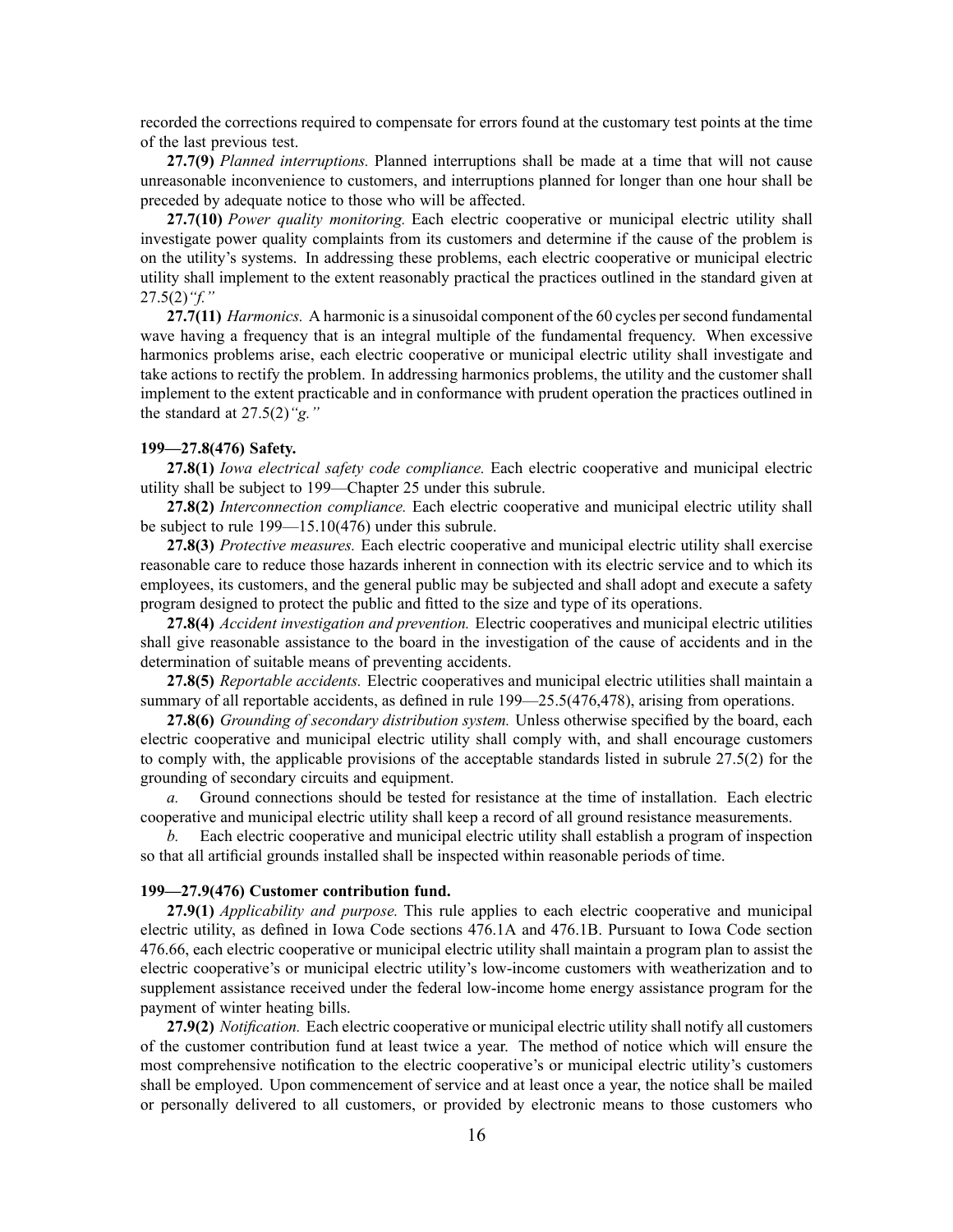have consented to receiving electronic notices. The other required notice may be published in <sup>a</sup> local newspaper(s) of general circulation within the service territory of the electric cooperative or municipal electric utility. A utility serving fewer than 6,000 customers may publish its semiannual notices locally in <sup>a</sup> free newspaper, utility newsletter or shopper's guide instead of <sup>a</sup> newspaper. At <sup>a</sup> minimum, the notice shall include:

*a.* A description of the availability and the purpose of the fund.

*b.* A customer authorization form. This form shall include <sup>a</sup> monthly billing option and any other methods of contribution.

**27.9(3)** *Methods of contribution.* The electric cooperative or municipal electric utility shall provide for contributions as monthly pledges, as well as one-time or periodic contributions. A pledge by <sup>a</sup> customer or other party shall not be construed to be <sup>a</sup> binding contract between the electric cooperative or municipal electric utility and the pledger. The pledge amount shall not be subject to delayed paymen<sup>t</sup> charges by the electric cooperative or municipal electric utility. Each electric cooperative or municipal electric utility may allow persons or organizations to contribute matching funds.

**27.9(4)** *Annual report.* On or before September 30 of each year, each electric cooperative or municipal electric utility shall file with the board <sup>a</sup> repor<sup>t</sup> of all the customer contribution fund activity for the previous fiscal year beginning July 1 and ending June 30. The repor<sup>t</sup> shall be in <sup>a</sup> form provided by the board and shall contain an accounting of the total revenues collected and all distributions of the fund. The electric cooperative or municipal electric utility shall repor<sup>t</sup> all utility expenses directly related to the customer contribution fund.

### **199—27.10(476,478) Service reliability requirements for electric utilities.**

**27.10(1)** *Applicability.* This rule is applicable to electric cooperatives and associations operating within the state of Iowa subject to Iowa Code chapter [476](https://www.legis.iowa.gov/docs/ico/chapter/476.pdf).

**27.10(2)** *Purpose and scope.* Reliable electric service is of high importance to the health, safety, and welfare of the citizens of Iowa. The purpose of this rule is to establish standards of reliability of the transmission and distribution systems and facilities that are under the board's jurisdiction.

# **27.10(3)** *General obligations.*

*a.* Each electric cooperative shall make reasonable efforts to avoid and preven<sup>t</sup> interruptions of service. However, when interruptions occur, service shall be reestablished within the shortest time practicable, consistent with safety.

*b.* The electric cooperative's electrical transmission and distribution facilities shall be designed, constructed, maintained, and electrically reinforced and supplemented as required to reliably perform the power delivery burden placed upon them in the storm and traffic hazard environment in which they are located.

*c.* Each electric cooperative shall carry on an effective preventive maintenance program and shall be capable of emergency repair work on <sup>a</sup> scale which its storm and traffic damage record indicates as appropriate to its scope of operations and to the physical condition of its transmission and distribution facilities.

*d.* Each electric cooperative shall keep records of interruptions of service on its primary distribution system and shall make an analysis of the records for the purpose of determining steps to be taken to preven<sup>t</sup> recurrence of such interruptions.

*e.* Each electric cooperative shall make reasonable efforts to reduce the risk of future interruptions by taking into account the age, condition, design, and performance of transmission and distribution facilities and providing adequate investment in the maintenance, repair, replacement, and upgrade of facilities and equipment.

*f.* Any electric cooperative unable to comply with applicable provisions of this rule may file <sup>a</sup> waiver request pursuant to rule 199—1.3(17A,474,476).

#### **199—27.11(476,478) Notification of outages.**

**27.11(1)** *Notification.* The notification requirements in subrules [27.11\(1\)](https://www.legis.iowa.gov/docs/iac/rule/199.27.11.pdf) and [27.11\(2\)](https://www.legis.iowa.gov/docs/iac/rule/199.27.11.pdf) are for the timely collection of electric outage information that may be useful to emergency management agencies in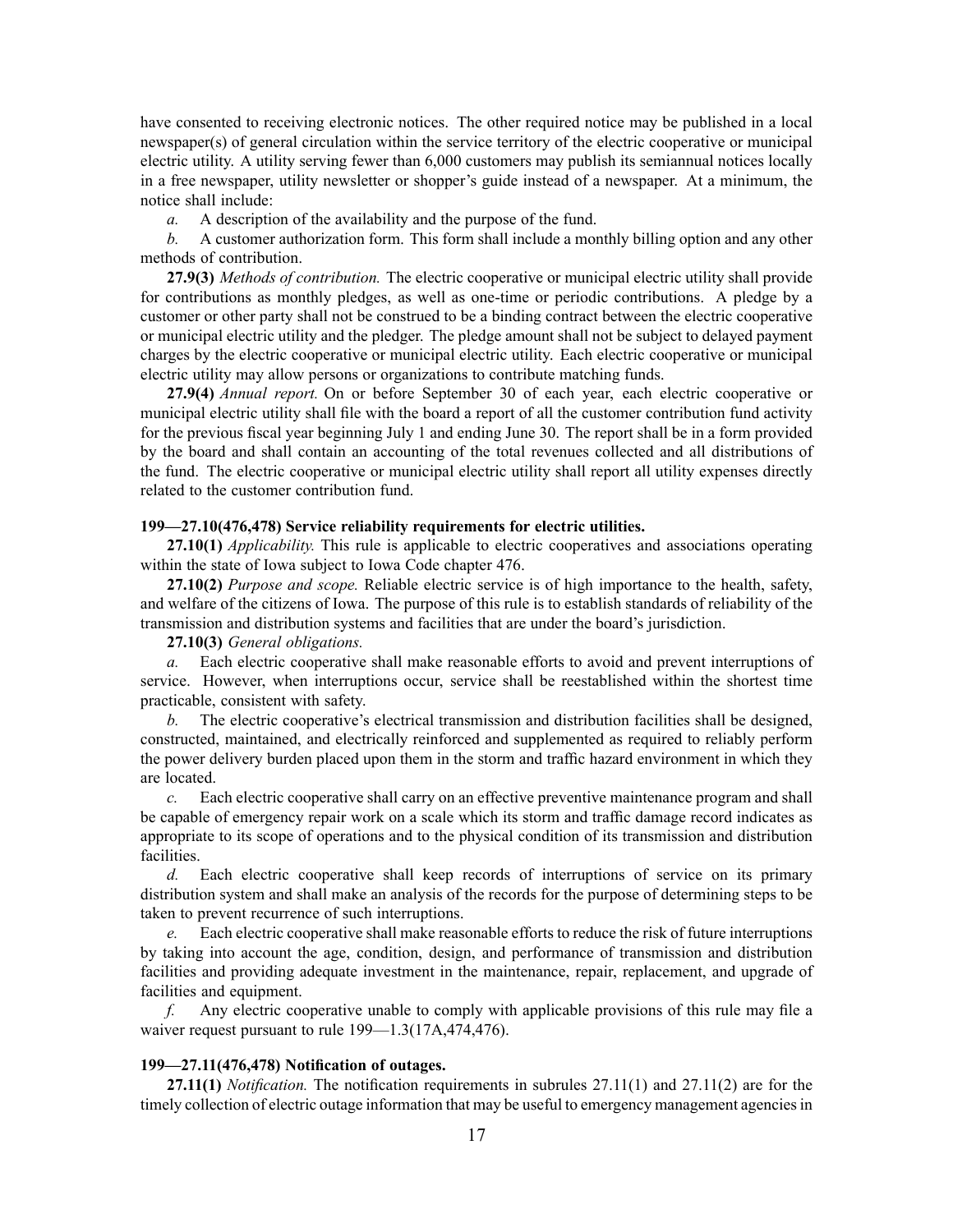providing for the safety and welfare of individual Iowa citizens. Each electric cooperative and municipal electric utility shall notify the board when it is projected that an outage may result in <sup>a</sup> loss of service for more than six hours and the outage meets one of the following criteria:

*a.* Loss of service for more than six hours to substantially all of <sup>a</sup> municipality, including the surrounding area served by the same electric cooperative or municipal electric utility. An electric cooperative or municipal electric utility may use loss of service to 75 percen<sup>t</sup> or more of customers within a municipality, including the surrounding area served by the utility, to meet this criterion;

*b.* A major event as defined in subrule [27.1\(4\)](https://www.legis.iowa.gov/docs/iac/rule/199.27.1.pdf); or

*c.* Any other outage considered significant by the electric cooperative or municipal electric utility. This includes loss of service for more than six hours to significant public health and safety facilities known to the electric cooperative or municipal electric utility at the time of the notification.

**27.11(2)** *Information required.*

*a.* Notification shall be provided regarding outages that meet the requirements of [subrule](https://www.legis.iowa.gov/docs/iac/rule/199.27.11.pdf)  $27.11(1)$  by notifying the board duty officer by email at [dutyofficer@iub.iowa.gov](mailto:dutyofficer@iub.iowa.gov) or, in appropriate circumstances, by telephone at (515)745-2332. Notification shall be made at the earliest possible time after it is determined the event may be reportable and should include the following information, as available:

(1) The general nature or cause of the outage;

(2) The area affected;

(3) The approximate number of customersthat have experienced <sup>a</sup> loss of electric service as <sup>a</sup> result of the outage;

(4) The time when service is estimated to be restored; and

(5) The name of the electric cooperative or municipal electric utility, the name and telephone number of the person making the report, and the name and telephone number of <sup>a</sup> contact person knowledgeable about the outage. The notice should be supplemented as more complete or accurate information is available.

*b.* The electric cooperative or municipal electric utility shall provide to the board updates of the estimated time when service will be restored to all customers able to receive service or of significant changed circumstances, unless service is restored within one hour of the time initially estimated.

The electric cooperative or municipal electric utility shall notify the board once service is fully restored to all customers after an outage meeting the requirements of subrule [27.11\(1\)](https://www.legis.iowa.gov/docs/iac/rule/199.27.11.pdf).

**199—27.12(476) Electric vehicle charging service.** A commercial or public electric vehicle charging station is not <sup>a</sup> public utility under Iowa Code section [476.1](https://www.legis.iowa.gov/docs/ico/section/476.1.pdf) if the charging station receives all electric power from the electric utility in whose service area the charging station is located. If an electric vehicle charging station obtains electric power from <sup>a</sup> source other than the electric utility, the determination of whether the commercial or public electric vehicle charging station is <sup>a</sup> public utility shall be resolved by the board.

### **199—27.13(476) Exterior flood lighting.**

**27.13(1)** *Newly installed lighting.* All newly installed exterior flood lighting owned by an electric cooperative or municipal electric utility shall be solid-state lighting or lighting with equivalent or better energy efficiency.

**27.13(2)** *In-service lighting replacement schedule.* In-service lighting shall be replaced with solid-state lighting or lighting with equivalent or better energy efficiency when worn out due to ballast, lamp, or fixture failure or for any other reason, such as vandalism or storm damage.

**27.13(3)** *Efficacy standards.* Lighting other than solid-state has equivalent or better efficacy if one or more of the following can be established:

*a.* For fixtures, the mean lumens-per-watt lamp rating is greater than 100; or

*b.* The new lighting uses no more energy per installation than comparable, suitably sized solid-state; or